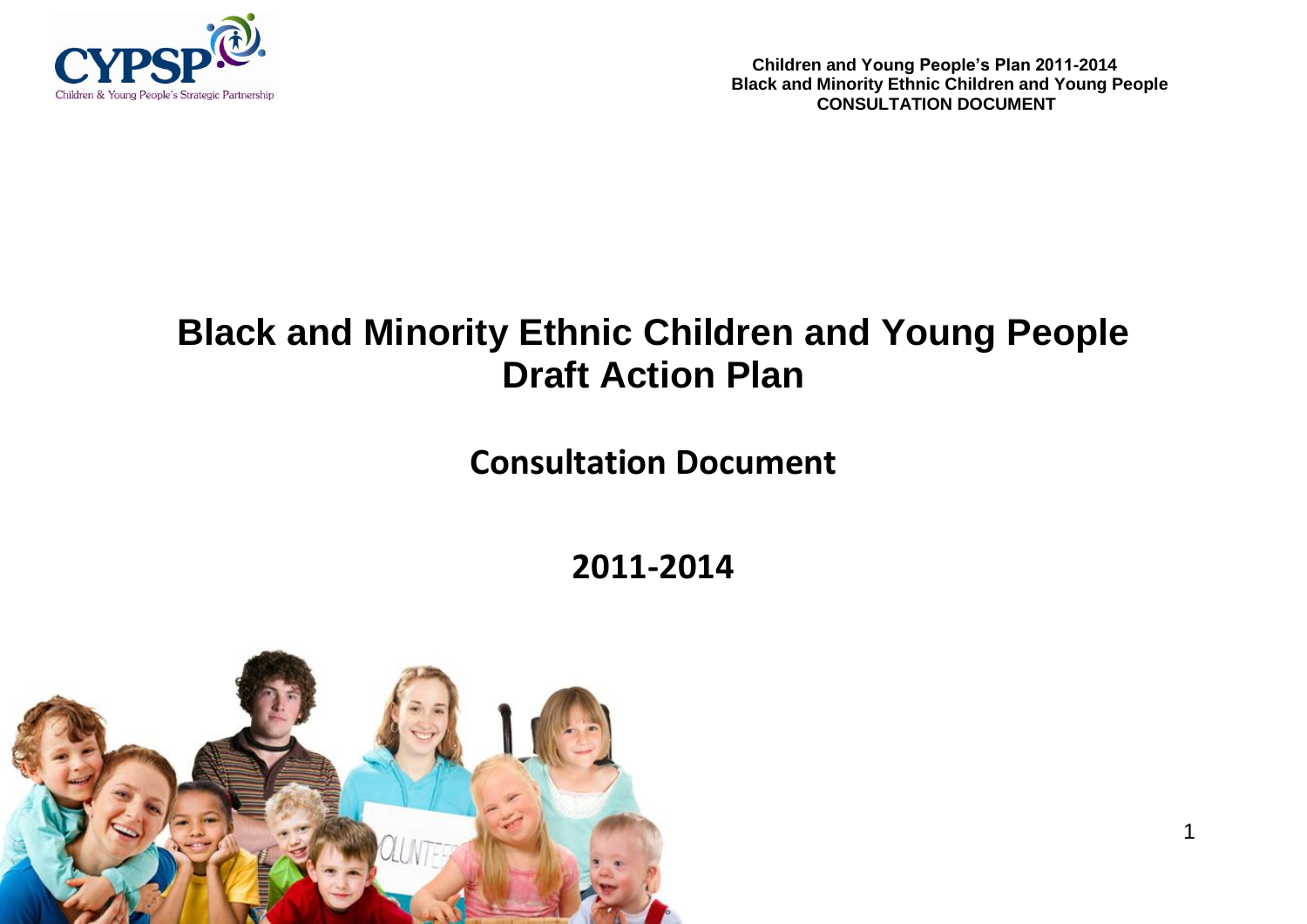

### **INTRODUCTION**

The Sub Group for Black and Minority Ethnic (BME) children and young reports to and is mandated by the Children and Young People's Strategic Partnership (CYPSP). The Sub Group has been charged by the CYPSP with drawing up a plan for integrated commissioning of supports and services for BME children and young people that will improve their outcomes. The work is Northern Ireland wide. Membership of the Group consists of representatives from the Statutory, Voluntary and Community sectors. Current membership can be found at Appendix A. The participation of young carers and their families in all stages of this process is paramount.

The following draft action plan sets out how the Sub Group for BME children and young people will contribute towards the implementation of the Northern Ireland Children and Young People's Plan 2011-2014. The draft plan includes the priorities that need to be taken forward to improve the six high level outcomes for BME children and young people.

This draft action plan should be read in conjunction with the overall NI Children and Young People's Plan. This overall plan sets out that all CYPSP planning work will contribute towards a shift to early intervention, and to integration of resources from all possible sources in order to improve outcomes for children and young people.

This action plan is one document in the suite of action plans, which, together, make up the NI Children and Young People's Plan. The Sub Group for BME children and young people will collaborate with the other Regional Sub Groups, the CYPSP Groups and the 5 Outcomes groups in order to implement the overall Plan, under the leadership of the CYPSP.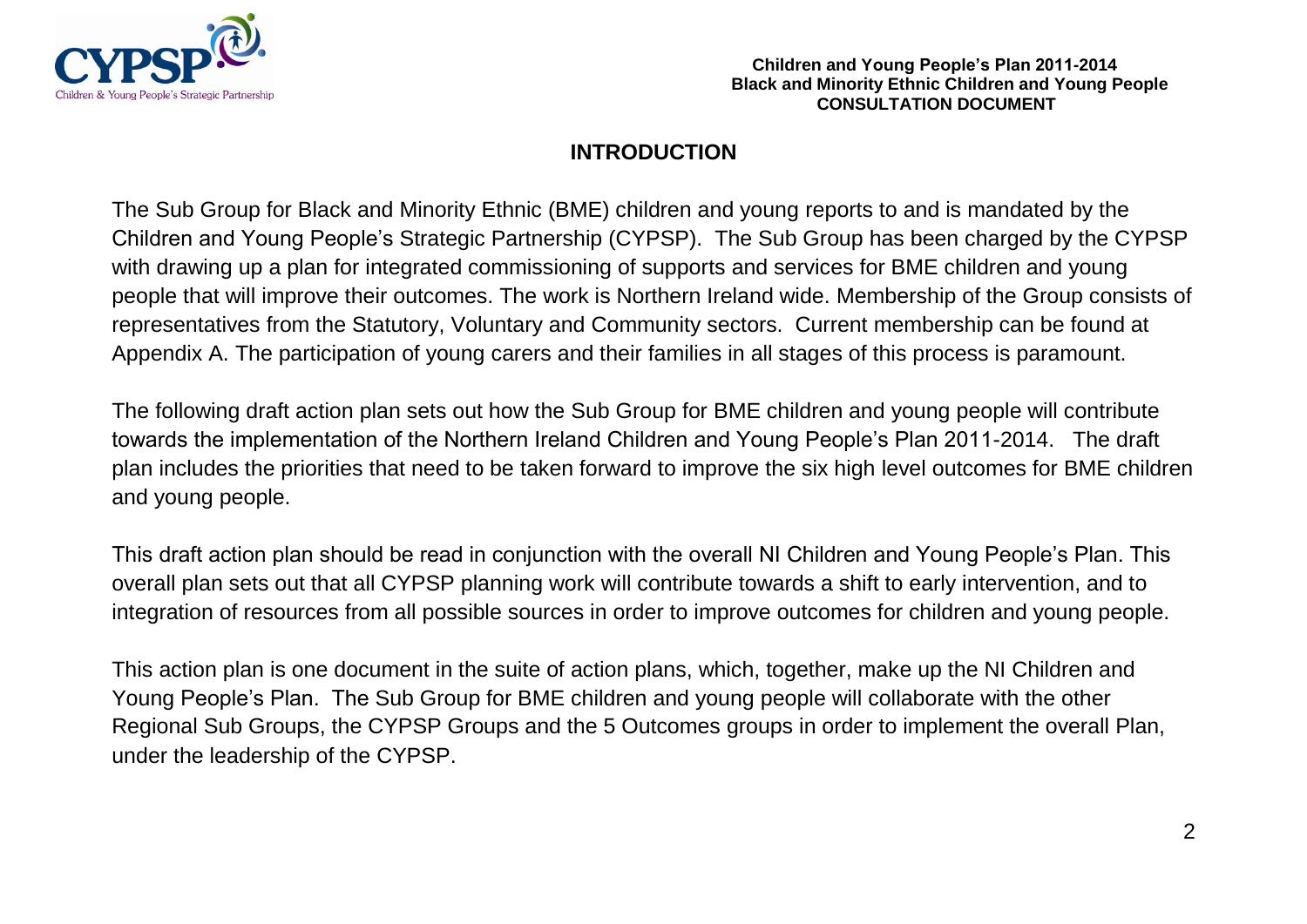

The Plan is therefore a live document – at any one time the latest version of the overall Plan and the Action Plans of all of the planning groups will be available on our website, at [www.cypsp.org](http://www.cypsp.org/)

The term 'Black and Minority Ethnic' refers to settled BME communities, Travellers, Roma, refugees, asylum seekers, migrant worker communities (including undocumented people), unaccompanied children and children of mixed parentage. The term 'settled' in the above context means communities which have been in Northern Ireland for some decades, in contrast to migrant worker communities, which are more recently established'

The Sub Group has identified a range of quantitative information. Given the range of indicators that could be used for any outcome, the Sub Group has decided to prioritise a number of key indicators that will enable them to monitor progress against the outcomes over time. The quantitative indicators are either, currently collected and available to the Sub Group, or identified by the group as not readily available but useful information that they wish to collect as part of their ongoing work.

The Sub Group is aware that the timeframe for the action plan is 2011-2014. Through an extensive outcomes based planning process, the group has identified many key issues for children and young people. However given the short time frame, many of the actions are short term and realistic in nature, with a view to address long term issues.

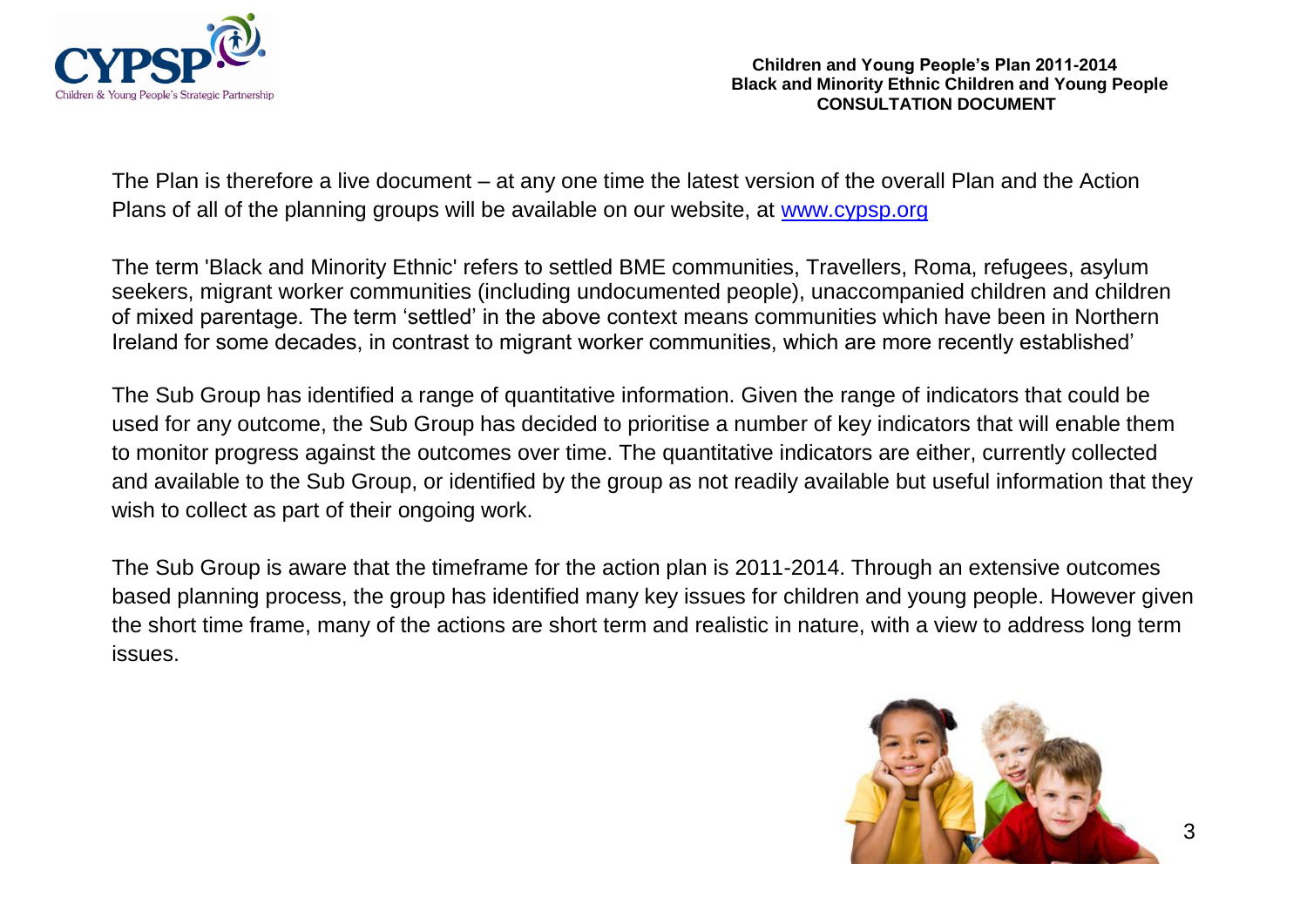

### **Outcome** *Healthy*

*We want the same positive emotional and physical health and wellbeing for all BME children and young people, as the best of their peers*

### **What do we know about children and young people… Quantitative Information Qualitative Information**

- Rates of immunisations among BME children and  $\bullet$ young people
- Number of BME children and young people who are obese
- Number of BME parents who breastfeed  $\bullet$
- Number of parents smoking during pregnancy
- Number of BME children and young people  $\bullet$ registered with a dentist
- In 2011, 10,933 BME individuals registered for GP  $\bullet$ health cards, of which 2,159 were under 18 years of age (NISRA 2012)

- BME children, young people and parents have identified mental health as a significant problem. This is associated with social isolation, language and culture as a barrier, and the difficulty in accessing appropriate services, all of which impacts on self-esteem. Conversely children and young people have identified that participation in social activities makes them feel good. BME families often experience difficulty accessing interpreting and advocacy services and sometimes rely on the children and young people to interpret.
- Further, BME communities experience high suicide levels, particularly in Polish, Lithuanian, Portuguese and Traveller communities. Adult male suicides in Traveller communities are reported to be six times higher than the general population and this has an adverse effect on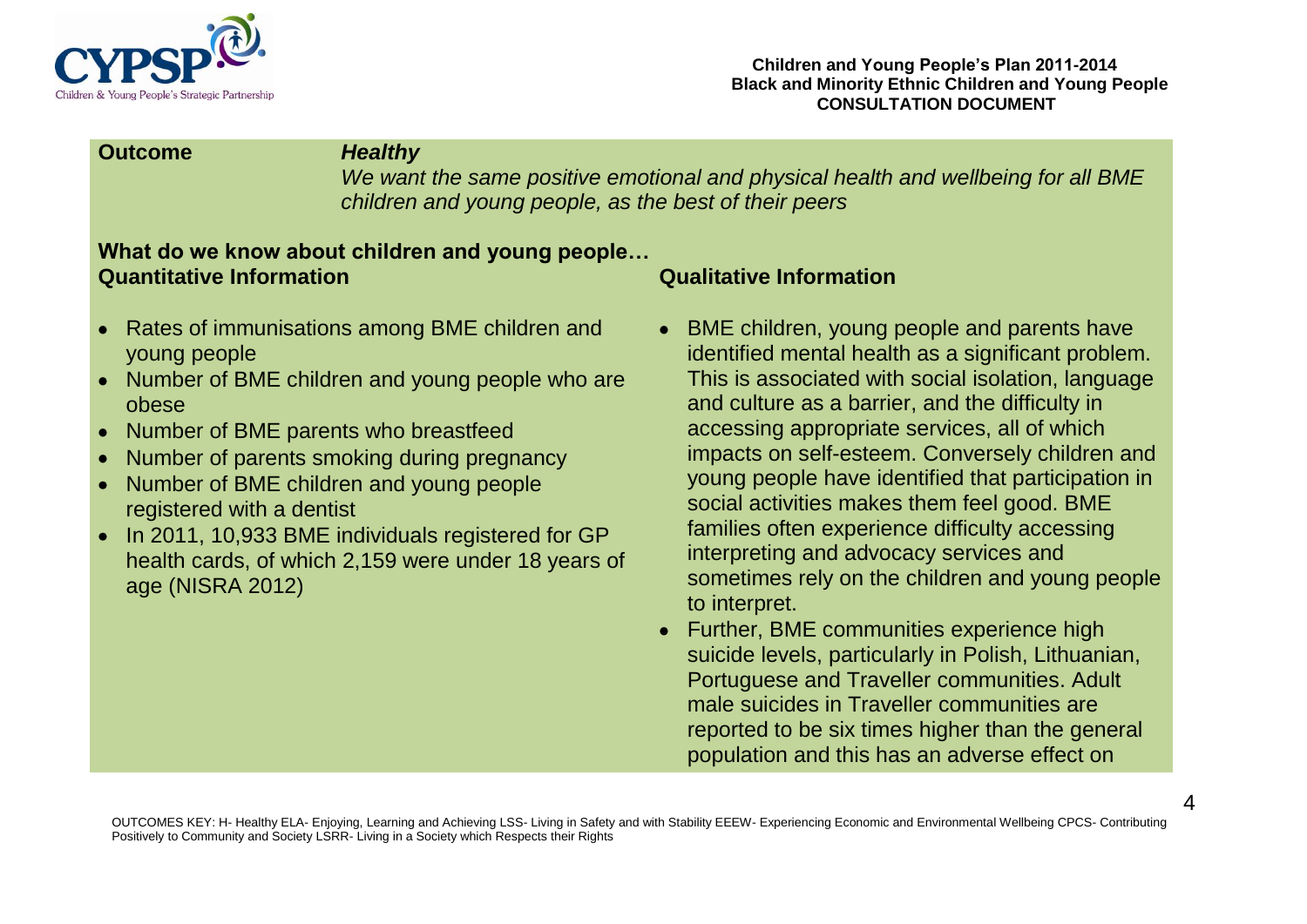

children and young people.

- Children and young people also identified lack of exercise, healthy eating and drugs and alcohol as issues for them.
- Ad hoc evidence from the community suggests that still births among BME families is an issue with initial figures suggesting that rates of still birth are double that of the indigenous population
- BME parents have outlined the difficulties they have faced in accessing GP's and dentists due to delays in interpreting services, long waiting times and expenses associated with dentist appointments in particular. They also felt that services could be more culturally aware, understanding the impact of the language barrier, for example.

- We will promote the mental health and well being of BME children and young people
- We will ensure support for children, young people and families to access services that are culturally aware and appropriate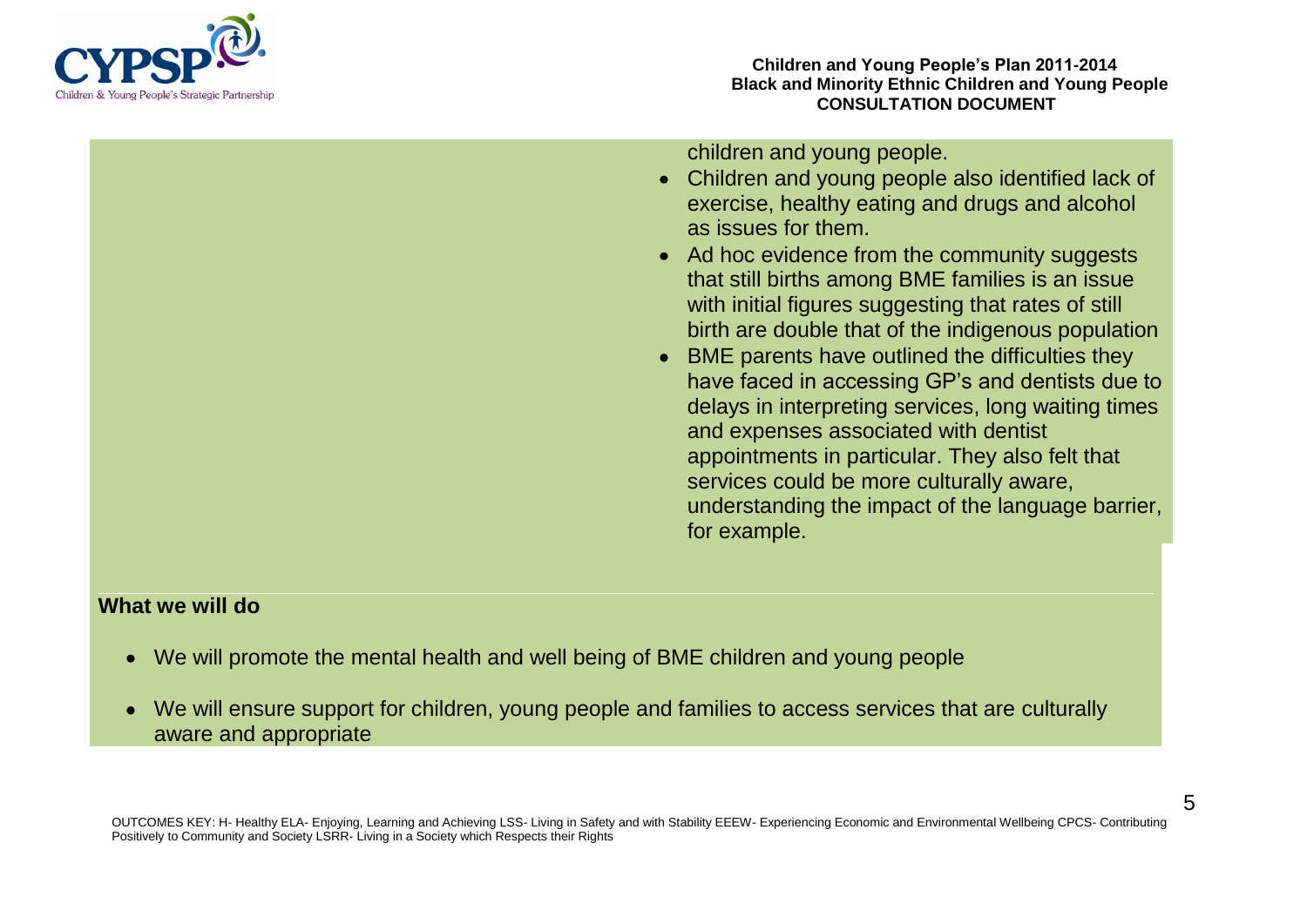

| <b>Outcome: Healthy</b>                                |                                                                                                                                                                                                                                                                                                                                            |                                                                                    |                                                                                                                                                                                                                                                                                       |                                         |              |  |  |  |
|--------------------------------------------------------|--------------------------------------------------------------------------------------------------------------------------------------------------------------------------------------------------------------------------------------------------------------------------------------------------------------------------------------------|------------------------------------------------------------------------------------|---------------------------------------------------------------------------------------------------------------------------------------------------------------------------------------------------------------------------------------------------------------------------------------|-----------------------------------------|--------------|--|--|--|
| <b>Actions:</b>                                        | <b>Implementation Milestones</b>                                                                                                                                                                                                                                                                                                           | Lead<br>person/ot<br>her<br><b>groups</b>                                          | What difference will it<br>make to children and<br>young people                                                                                                                                                                                                                       | <b>Other</b><br>outcome<br><sub>S</sub> | By when      |  |  |  |
| Promote mental<br>health and<br>emotional<br>wellbeing | Identify models of good practice<br>locally, nationally and<br>internationally for:<br>mentoring programmes<br>$\bullet$<br>programmes on cultural<br>$\bullet$<br>confidence and competence<br>programmes on BME youth<br>engagement and integration<br>Develop local pilots and promote<br>mainstreaming of evidence-based<br>programmes | <b>CYPSP</b><br><b>BME Sub</b><br>Group<br><b>CYPSP</b><br><b>BME Sub</b><br>Group | The mental health and<br>emotional wellbeing of<br><b>BME</b> children and<br>young people will be<br>improved as they will<br>have the opportunity to<br>access robust supports<br>aimed at addressing<br>social isolation and<br>strengthening cultural<br>identity and integration | ELA,<br>CPCS,<br><b>LSRR</b>            | 2014<br>2014 |  |  |  |
|                                                        | Promote awareness of right to<br>request and be offered                                                                                                                                                                                                                                                                                    | <b>CYPSP</b><br><b>BME Sub</b>                                                     |                                                                                                                                                                                                                                                                                       |                                         | 2014         |  |  |  |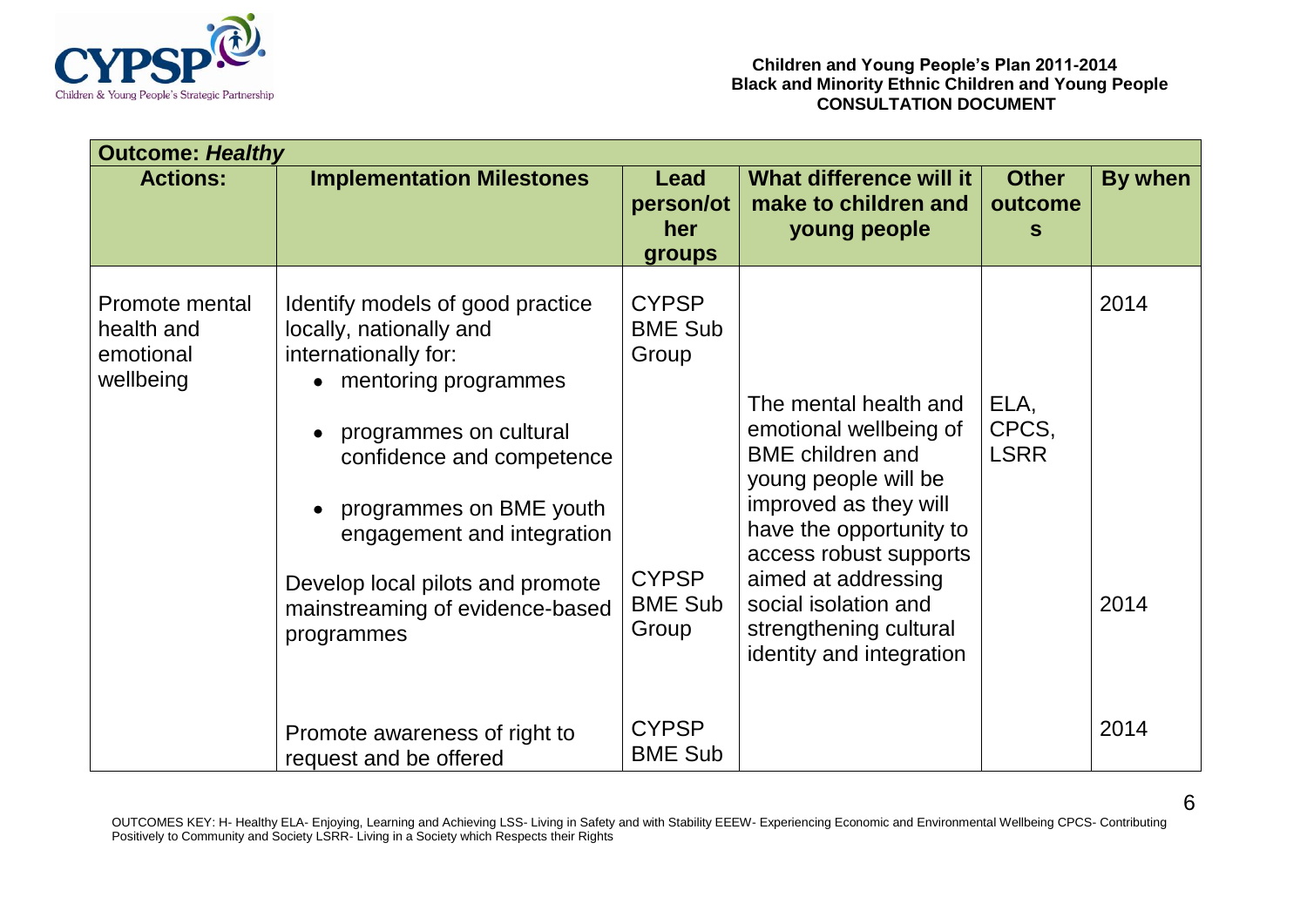

|                                                                                      | interpreting services                                                                                                                                             | Group                                   |                                                                                                                                              |                      |      |
|--------------------------------------------------------------------------------------|-------------------------------------------------------------------------------------------------------------------------------------------------------------------|-----------------------------------------|----------------------------------------------------------------------------------------------------------------------------------------------|----------------------|------|
| Support to<br>access services<br>and that are<br>culturally aware<br>and appropriate | Further develop and promote<br>information and signposting on<br>available services                                                                               | <b>CYPSP</b><br><b>BME Sub</b><br>Group |                                                                                                                                              |                      | 2014 |
|                                                                                      | Develop and promote a regional<br>programme of raising cultural<br>awareness, building on existing<br>good practice                                               | <b>CYPSP</b><br><b>BME Sub</b><br>Group | Children and young<br>people will benefit from<br>a service or support<br>that is more sensitive<br>to their culture,                        | LSRR,<br><b>EEEW</b> | 2014 |
|                                                                                      | Encourage Trusts to establish<br>diverse health and social care<br>teams based on models in<br>England and in partnership with<br>community and voluntary sectors | <b>CYPSP</b><br><b>BME Sub</b><br>Group | including the use of<br>interpreters, and<br>therefore achieve<br>greater benefit from<br>these services to allow<br>them and their families |                      | 2014 |
|                                                                                      | Identify sources of research to<br>explore the issue of stillbirths<br>further                                                                                    | <b>CYPSP</b><br><b>BME Sub</b><br>Group | to be healthy, both<br>physically and mentally                                                                                               |                      | 2014 |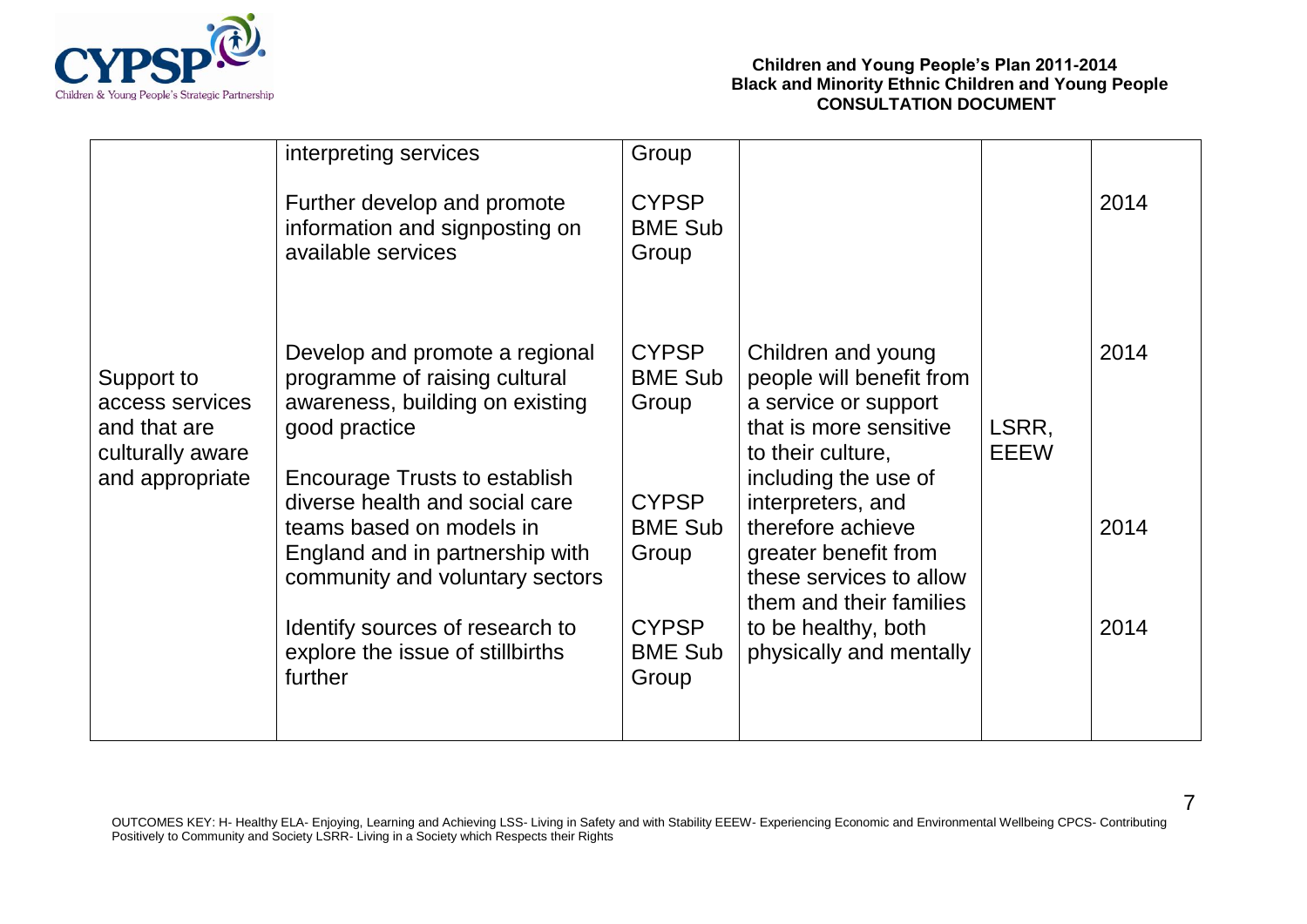

### **Outcome** *Enjoying, learning and achieving*

*All BME children and young people are welcomed and supported to learn and achieve in a context that reflects their cultural identity*

### **What do we know about children and young people… Quantitative Information Qualitative Information**

- % of BME children and young people making successful transition
- % of BME children and young people achieving essential skills
- Rates of attendance among BME children and young  $\bullet$ people compared to the rest of the population
- 5.4% of BME young people left school with no formal qualifications and 5.4% with no GCSE's. This is compared to the 1.8% and 2.2% of the indigenous population respectively.
- 42% of BME 16 yr olds in Northern Ireland (of 452  $\bullet$ surveyed) have been the victim of racist bullying and harassment (NCB NI & ARK YLT 2010)

- BME children and young people have the right to an education that is sensitive to their individual needs. There is a risk of low expectations of BME children and young people in schools. They have the same right to pastoral care that is afforded to their peers, in a culturally competent environment, free from bullying, prejudice and discrimination. Some BME children and young people report that sometimes they cannot keep up at school and sometimes are not encouraged to do so
- Parents have reported that cultural difference is not always reflected or acknowledged in the NI curriculum. They feel that cultural awareness should be promoted and respected in schools sometimes children and young people are discouraged from speaking their first language. This is echoed by some children and young people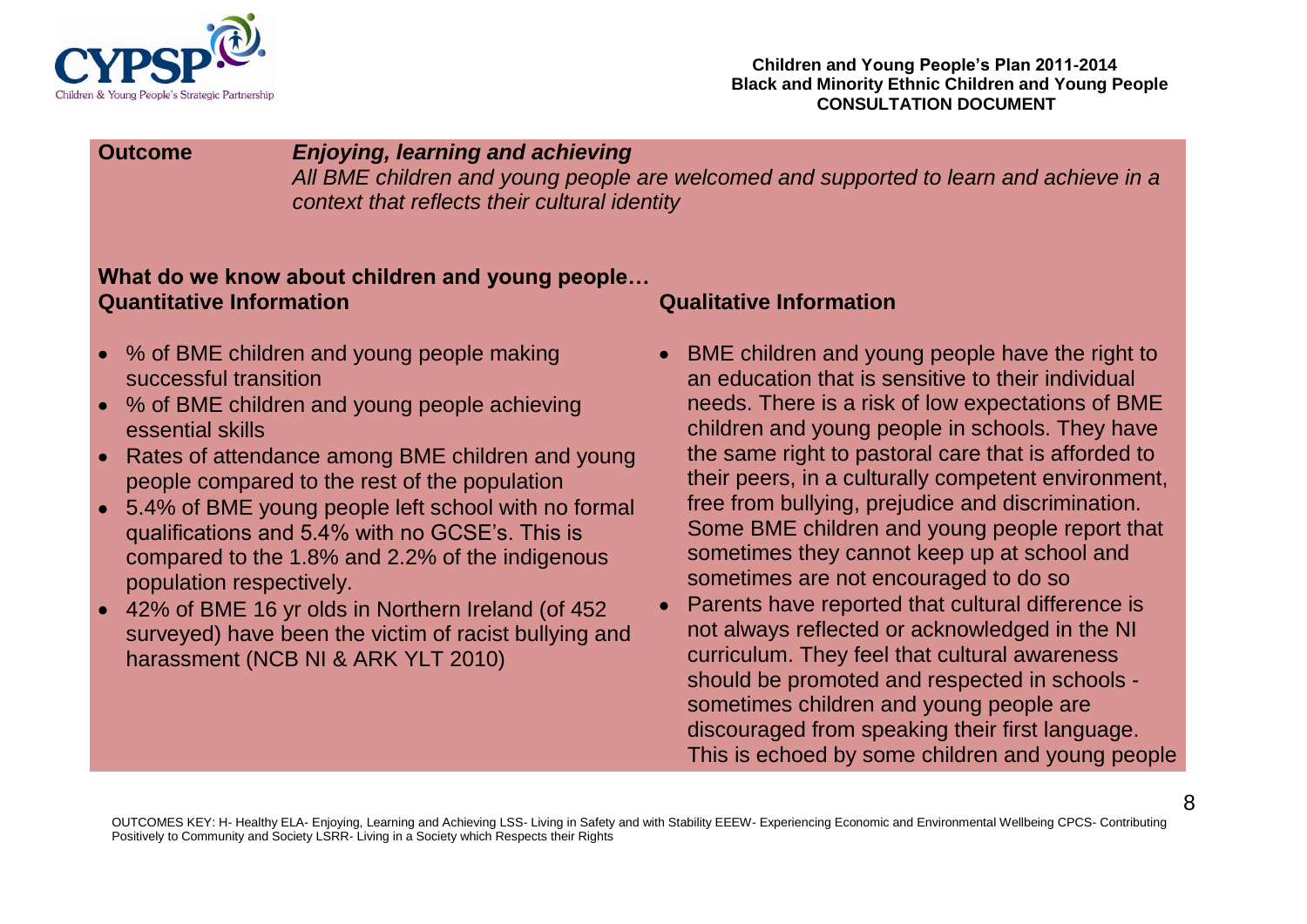

**Children and Young People's Plan 2011-2014 Black and Minority Ethnic Children and Young People CONSULTATION DOCUMENT**

who feel left behind because their English may not be as good. Some children and young people feel that speaking their own language sometimes or feeling more welcome would help them in a school environment.

- BME parents have raised concerns that BME children and young people are not accessing mainstream out-of-school activities which are important for learning and skills development
- The parents of BME children and young people often lack an understanding of the educational system and culture in Northern Ireland. Some parents feel they receive poor communication from schools, which is often compounded by language difficulties and a lack of essential skills. This has an adverse effect on the educational outcomes for children and young people. In addition, it is known that when parents are learning, children and young people perform better in education.

OUTCOMES KEY: H- Healthy ELA- Enjoying, Learning and Achieving LSS- Living in Safety and with Stability EEEW- Experiencing Economic and Environmental Wellbeing CPCS- Contributing Positively to Community and Society LSRR- Living in a Society which Respects their Rights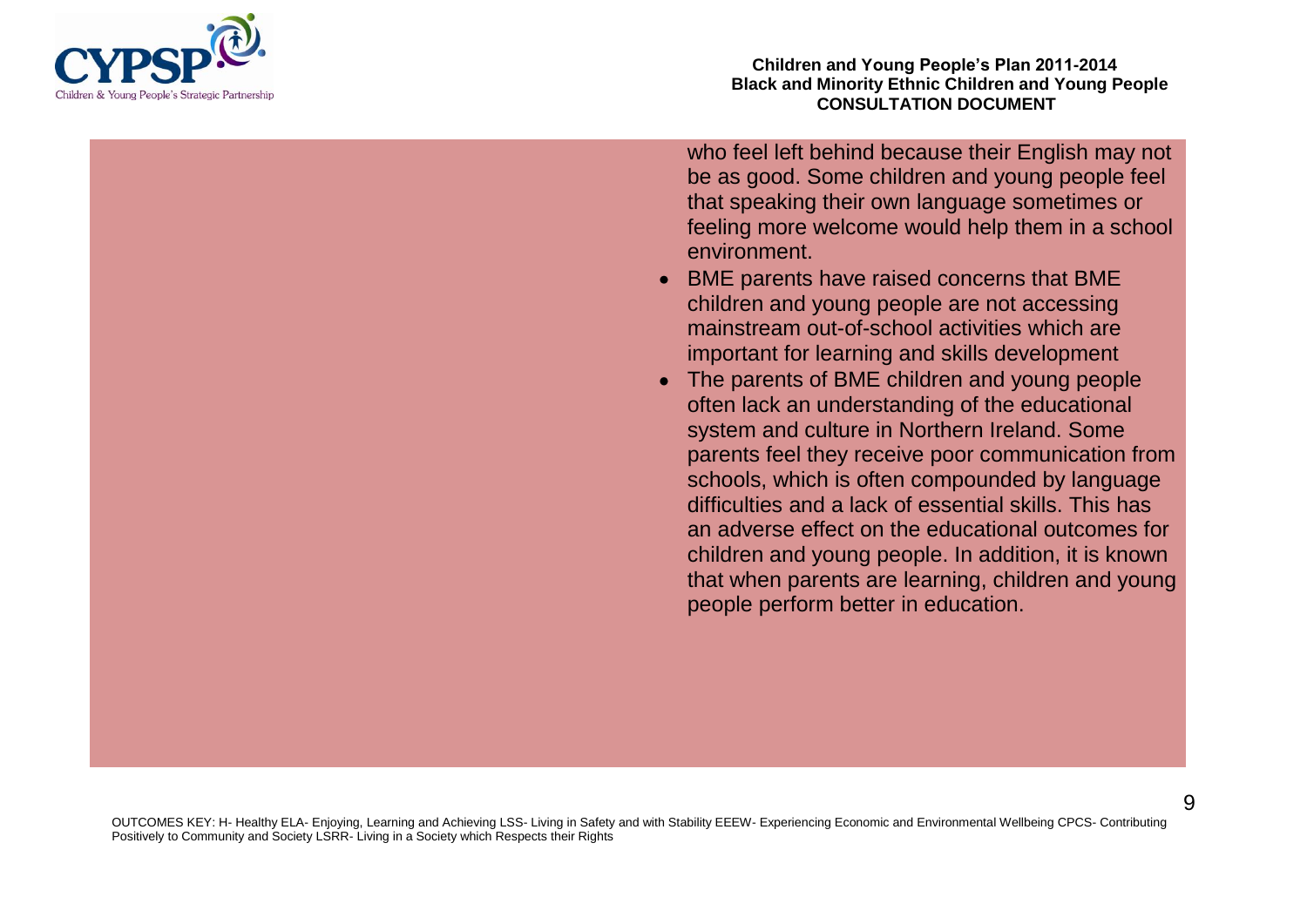

- We will promote whole school inter- cultural awareness and competence
- We will promote greater parental engagement with education to enable parents to support the education of  $\bullet$ their children
- We will ensure that BME children and young people have the same access as their peers to activities based  $\bullet$ in schools, out of schools and in the community

| <b>Outcome: Enjoying, learning and achieving</b>                          |                                                                                                                                                                                                                                                                                       |                                         |                                                                                                                                                                                                                             |                                          |         |  |  |  |  |
|---------------------------------------------------------------------------|---------------------------------------------------------------------------------------------------------------------------------------------------------------------------------------------------------------------------------------------------------------------------------------|-----------------------------------------|-----------------------------------------------------------------------------------------------------------------------------------------------------------------------------------------------------------------------------|------------------------------------------|---------|--|--|--|--|
| <b>Actions:</b>                                                           | <b>Implementation Milestones</b>                                                                                                                                                                                                                                                      | Lead<br>person/oth<br>er groups         | What difference will it<br>make to children and<br>young people                                                                                                                                                             | <b>Other</b><br>outcome<br>s             | By when |  |  |  |  |
| Promote whole<br>school inter-<br>cultural<br>awareness and<br>competence | Promote knowledge of<br>intercultural competence in<br>initial teacher training and<br>continuous professional<br>development for educational<br>staff, including the specific rights<br>of BME children and young<br>people based on the Council of<br>Europe's Framework for Inter- | <b>CYPSP</b><br><b>BME Sub</b><br>Group | <b>BME</b> children and<br>young people will<br>benefit from educational<br>settings that are more<br>responsive, affording<br>them the same pastoral<br>care as their peers and<br>improving their<br>educational outcomes | H, LSS,<br>EEEW,<br>CPCS,<br><b>LSRR</b> | 2014    |  |  |  |  |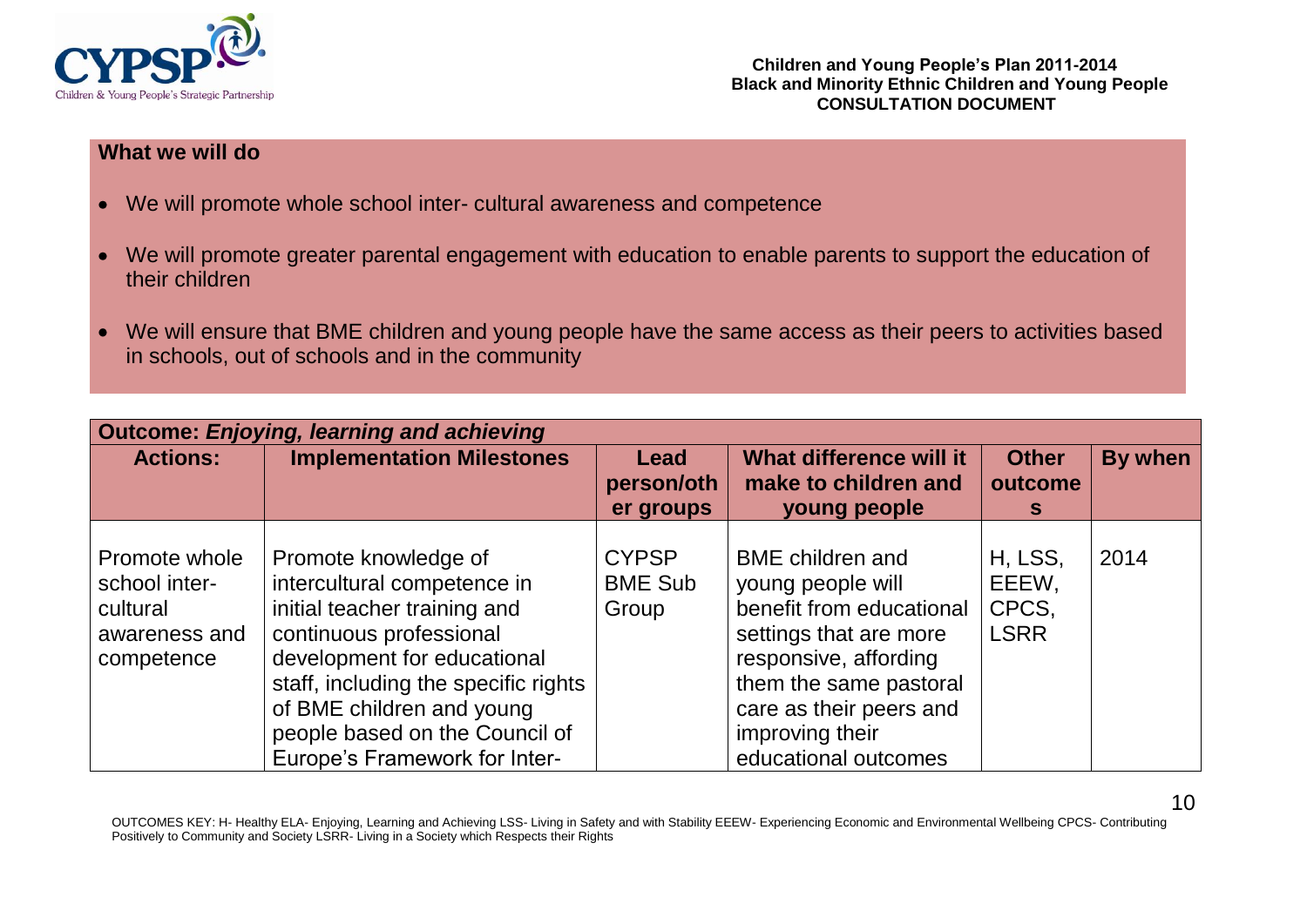

|                                                                                         | <b>Cultural Competence. Use to</b><br>promote in educational and non<br>educational settings and<br>recommend its use by the<br><b>Education and Training</b><br>Inspectorate |                                         | Provides the opportunity<br>for parents to become<br>more engaged with<br>education and have an<br>understanding of the                                                                           |                            |      |
|-----------------------------------------------------------------------------------------|-------------------------------------------------------------------------------------------------------------------------------------------------------------------------------|-----------------------------------------|---------------------------------------------------------------------------------------------------------------------------------------------------------------------------------------------------|----------------------------|------|
| Promote<br>parental<br>engagement<br>with education                                     | Identify existing parental<br>engagement programmes<br>which involve BME parents and<br>promote good practice<br>regionally                                                   | <b>CYPSP</b><br><b>BME Sub</b><br>Group | educational system.<br>This will positively<br>impact on the<br>educational outcomes of<br>children and young<br>people                                                                           | H, LSRR,<br><b>CPCS</b>    | 2014 |
| Ensure access<br>to activities in<br>schools, out of<br>schools and in<br>the community | Identify and promote models of<br>good practice for engaging BME<br>children and young people in<br>out-of-school activities                                                  | <b>CYPSP</b><br><b>BME Sub</b><br>Group | Children and young<br>people will benefit more<br>from opportunities to<br>access out of school<br>activities which in turn<br>will promote the<br>'enjoying' aspect of<br>learning and achieving | Н,<br>CPCS,<br><b>LSRR</b> | 2014 |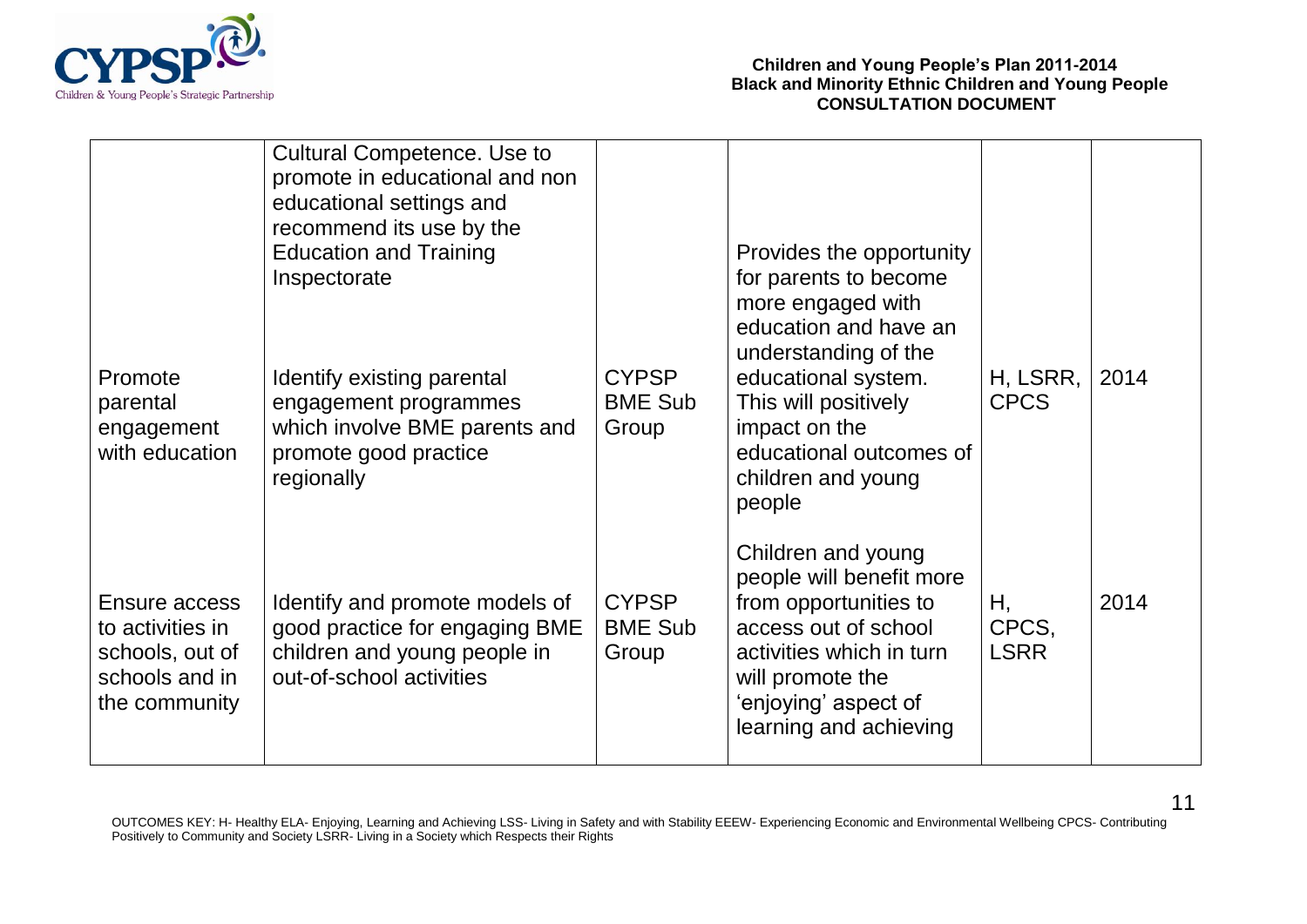

### **Outcome** *Living in safety and with stability*

*All BME children and young people experience safety, a sense of belonging and a life free from racial harassment*

### **What do we know about children and young people… Quantitative Information Qualitative Information**

- In 2009/2010 there were 1,812 incidents of domestic  $\bullet$ violence among BME families (NI Policing Board 2011)
- There are 143 BME children and young people with 'Looked After' status (March 2012, DSF)
- BME children, young people and families were victims of a total of 531 separate incidents of crime with a racist motivation (NISRA 2012)

- Children and young people from BME communities have reported a range of incidents that threatened their safety, including racism. Children and young people need to feel safe and secure. This means living free from fear of prejudice, racial bullying and harassment. Furthermore, the extent of racial harassment varies depending on where the child or young person lives. The issue is exacerbated by underreporting by children and young people who perceive it as normal, are unsure how to report it, or feel that reporting it would increase their vulnerability. BME parents report that this issue is particularly pertinent in schools; however BME children and young people also face intimidation outside of school.
- Children and young people should feel safe and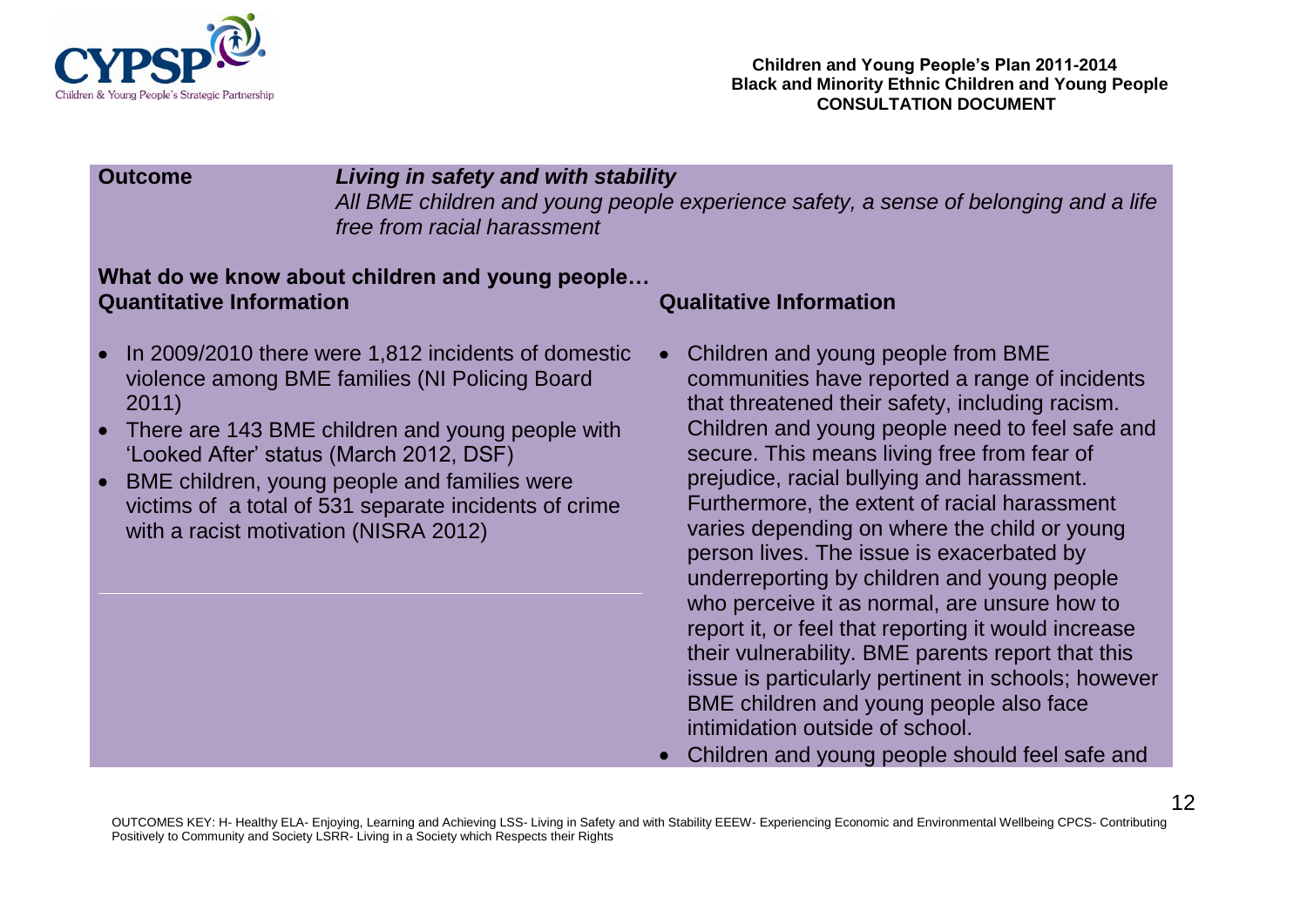

**Children and Young People's Plan 2011-2014 Black and Minority Ethnic Children and Young People CONSULTATION DOCUMENT**

be free from the negative impact of domestic violence and hidden harm. This is particularly an issue for the Traveller community. Those families with no access to public funds have no access to refuges/hostels which leaves the victim of domestic violence and their children vulnerable.

• The United Nations Convention on the Rights of the Child has identified BME and Looked After Children as being particularly vulnerable. Children and young people need to feel secure in an environment that is culturally familiar to them. Article 30 of the UNCRC states: "*In those states in which ethnic, religious or linguistic minorities or persons of indigenous origin exist, a child belonging to such a minority or who is indigenous shall not be denied the right, in community with other members of his or her group, to enjoy his or her own culture, to profess and practice his or her own religion, or to use his or her own language".* When considering foster care placements, there should be more consideration given to BME children and young people being placed with families that are familiar to them, if they are placed at all.

OUTCOMES KEY: H- Healthy ELA- Enjoying, Learning and Achieving LSS- Living in Safety and with Stability EEEW- Experiencing Economic and Environmental Wellbeing CPCS- Contributing Positively to Community and Society LSRR- Living in a Society which Respects their Rights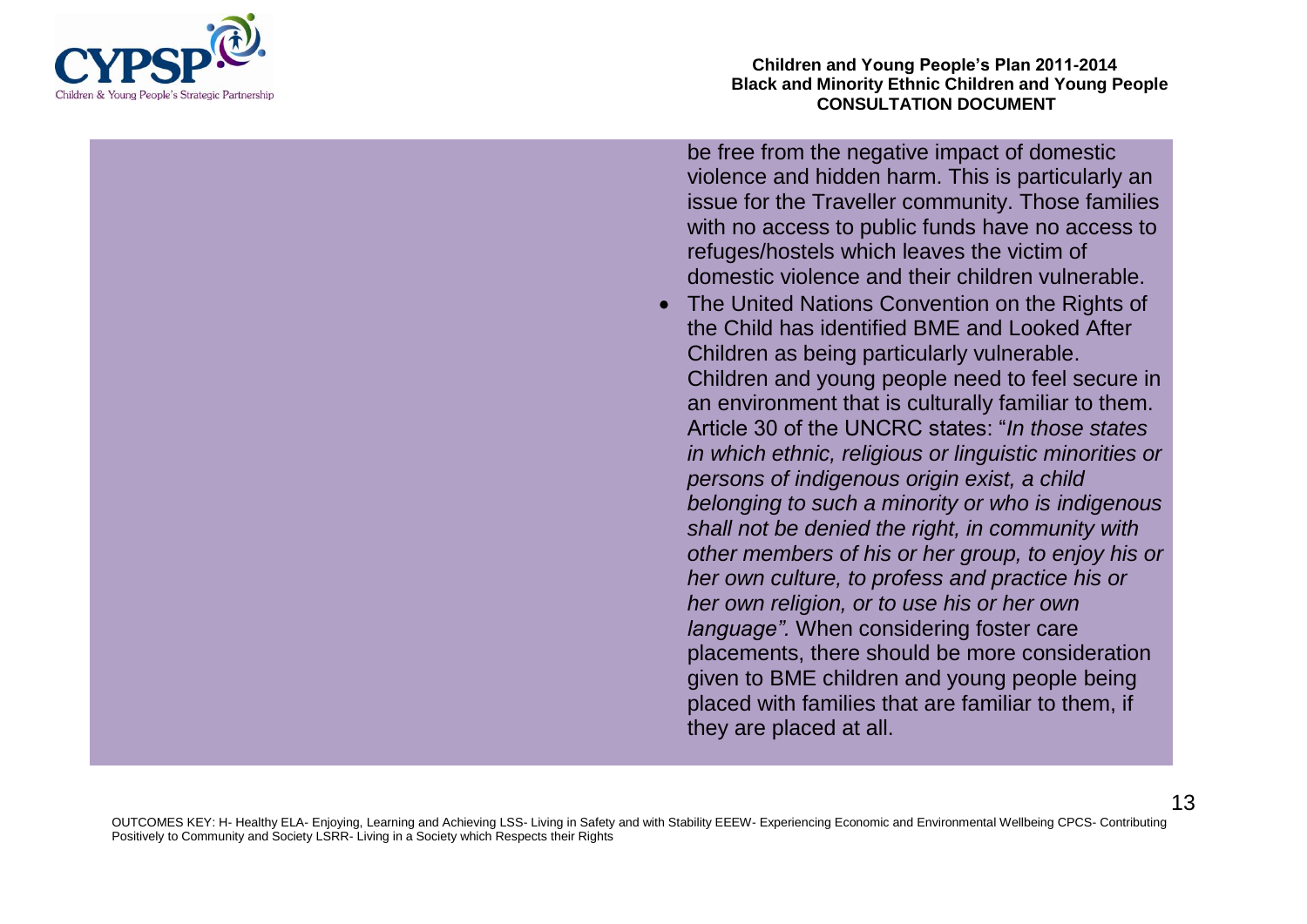

- The issue of bullying and harassment is widely recognised. We will ensure that the issue of racial bullying and harassment is recognised as equally important by linking with ongoing work addressing this issue. We will also ensure children and young people understand that this is not acceptable and know how to report issues.
- We will promote the need for family support that emphasises the secure environment that children and  $\bullet$ young people have a right to. This covers the issue of LAC, domestic violence, positive parenting and hidden harm.

| Outcome: Living in safety and with stability                                      |                                                                                                                                                                                          |                                         |                                                                                                                                                                                     |                          |                   |  |  |  |
|-----------------------------------------------------------------------------------|------------------------------------------------------------------------------------------------------------------------------------------------------------------------------------------|-----------------------------------------|-------------------------------------------------------------------------------------------------------------------------------------------------------------------------------------|--------------------------|-------------------|--|--|--|
| <b>Actions:</b>                                                                   | <b>Implementation Milestones</b>                                                                                                                                                         | Lead<br>person/oth<br>er groups         | What difference will it<br>make to children and<br>young people                                                                                                                     | <b>Other</b><br>outcomes | <b>By</b><br>when |  |  |  |
| Ensure the<br>importance of<br>racial bullying<br>and harassment<br>is recognised | Work with the following<br>organisations to fight hate<br>crime:<br>Human Rights Commission,<br>PSNI, Community Safety<br>Partnerships (PSCPs),<br><b>Anti Social Behavioural Forums</b> | <b>CYPSP</b><br><b>BME Sub</b><br>Group | Ensure that the issues<br>raised by BME children<br>and young people are<br>reflected in forums that<br>are working to address<br>issues of racial bullying<br>and harassment. This | H, EEEW,<br><b>LSRR</b>  | 2014              |  |  |  |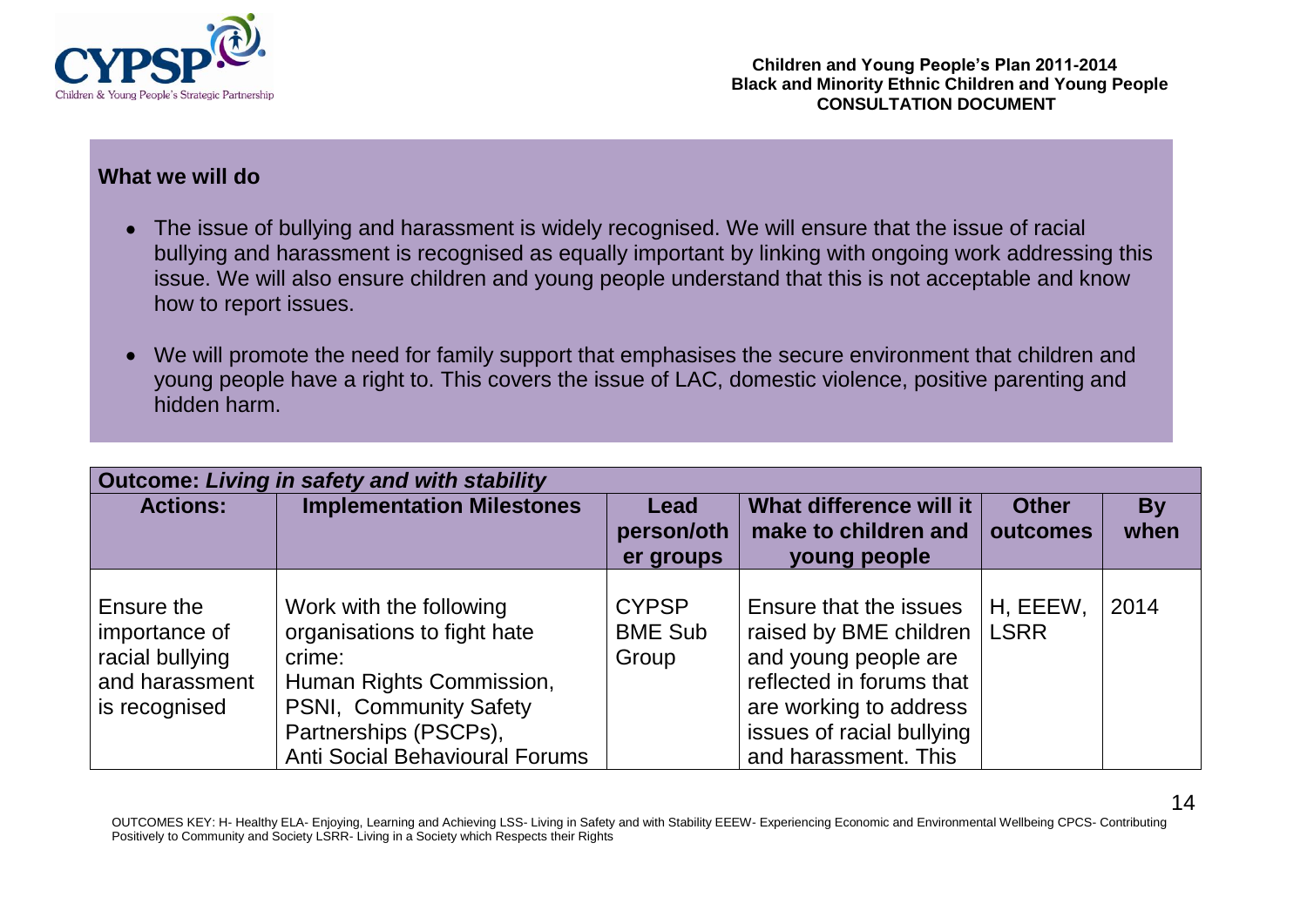

|                                                                     | Cohesion, Sharing and<br>Integration Strategy,<br>and NSPCC and Northern<br>Ireland Anti Bullying Forum to<br>tackle racial bullying in and<br>outside schools                                                                                                            |                                         | will help to create an<br>environment for<br>children and young<br>people that is free from<br>racism and<br>harassment                                                                                            |                         |      |
|---------------------------------------------------------------------|---------------------------------------------------------------------------------------------------------------------------------------------------------------------------------------------------------------------------------------------------------------------------|-----------------------------------------|--------------------------------------------------------------------------------------------------------------------------------------------------------------------------------------------------------------------|-------------------------|------|
| Promote family<br>support to ensure<br>a more secure<br>environment | Identify models of good practice<br>locally and internationally for<br>supporting Looked After BME<br>children and young people (in<br>partnership with CYPSP<br>LAC/16+ sub group, Domestic<br>and Sexual Violence sub group<br>and with PSNI Intervention<br>Programme) | <b>CYPSP</b><br><b>BME Sub</b><br>Group | Provide opportunities<br>for BME children and<br>young people to have<br>a more secure family<br>environment, free from<br>domestic and sexual<br>violence and in line<br>their rights as outlined<br>in the UNCRC | H, EEEW,<br><b>LSRR</b> | 2014 |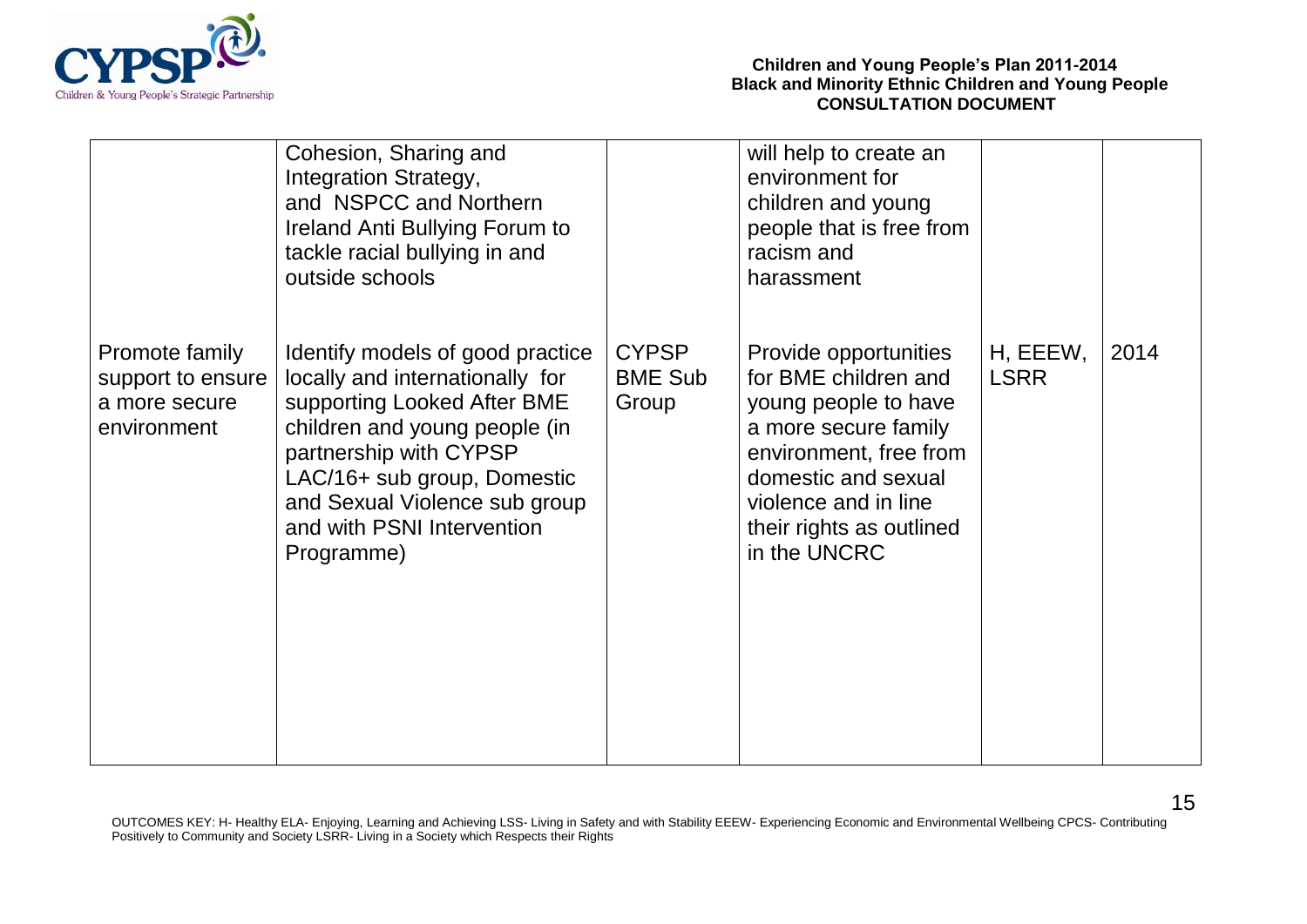

**Outcome** *Experiencing economic and environmental wellbeing All BME children and young people enjoy a safe, healthy, and inclusive environment free from poverty regardless of parental legal status or ethnic identity*

### **What do we know about children and young people… Quantitative Information Qualitative Information**

- Rate of unemployment among BME families compared to their settled peers
- % of BME children registered in early years facilities

- Parents raised the issue of housing for some BME children and young people including cramped, poor conditions, sometimes in unsafe areas. It has been reported that some BME families are indirectly limited in their choice of housing, often allocated housing in certain areas or excluded from others based on existing populations in that area.
- Some BME children and young people experience differential treatment in accessing employment. This is particularly true given high levels of youth unemployment.
- **BME** parents have reported the barriers they experience in accessing employment, particularly because of language. BME families are more likely to be affected by poverty which in turn impacts on children and young people.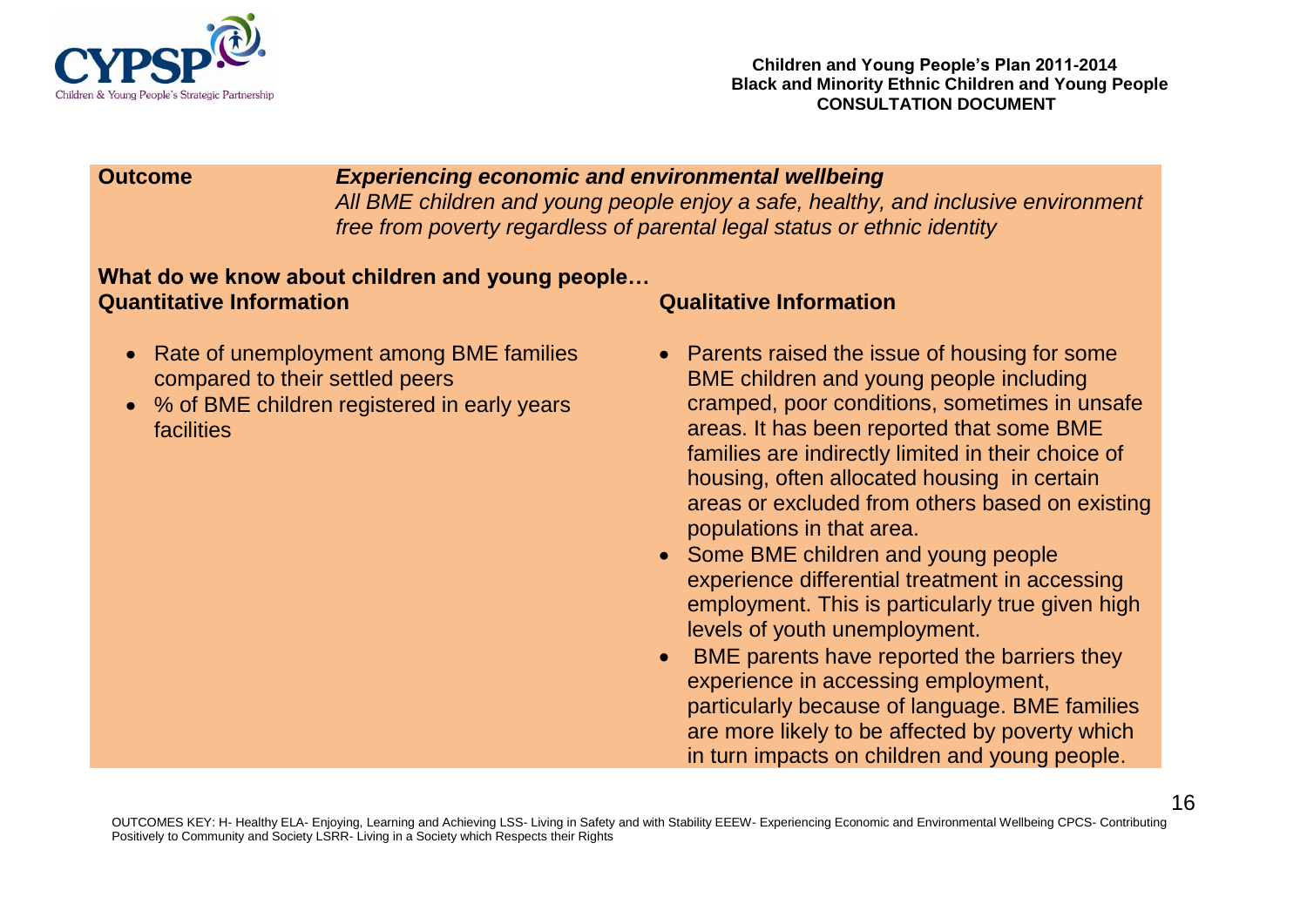

This is particularly a problem for those who do not have access to public funds. There is a risk that the proposed Welfare Reform will adversely impact on BME families.

• BME parents reported difficulties accessing affordable childcare. This limits the economic opportunities of BME families, negatively impacting on children and young people who would benefit from inclusion opportunities at an early age.

- We will explore the issue of housing for BME families and of greater flexibility in housing allocations
- We will ensure advocacy and support for BME families which is important for all outcomes, but particularly  $\bullet$ to support families in accessing support, including childcare support and BME children and young people and families to access employment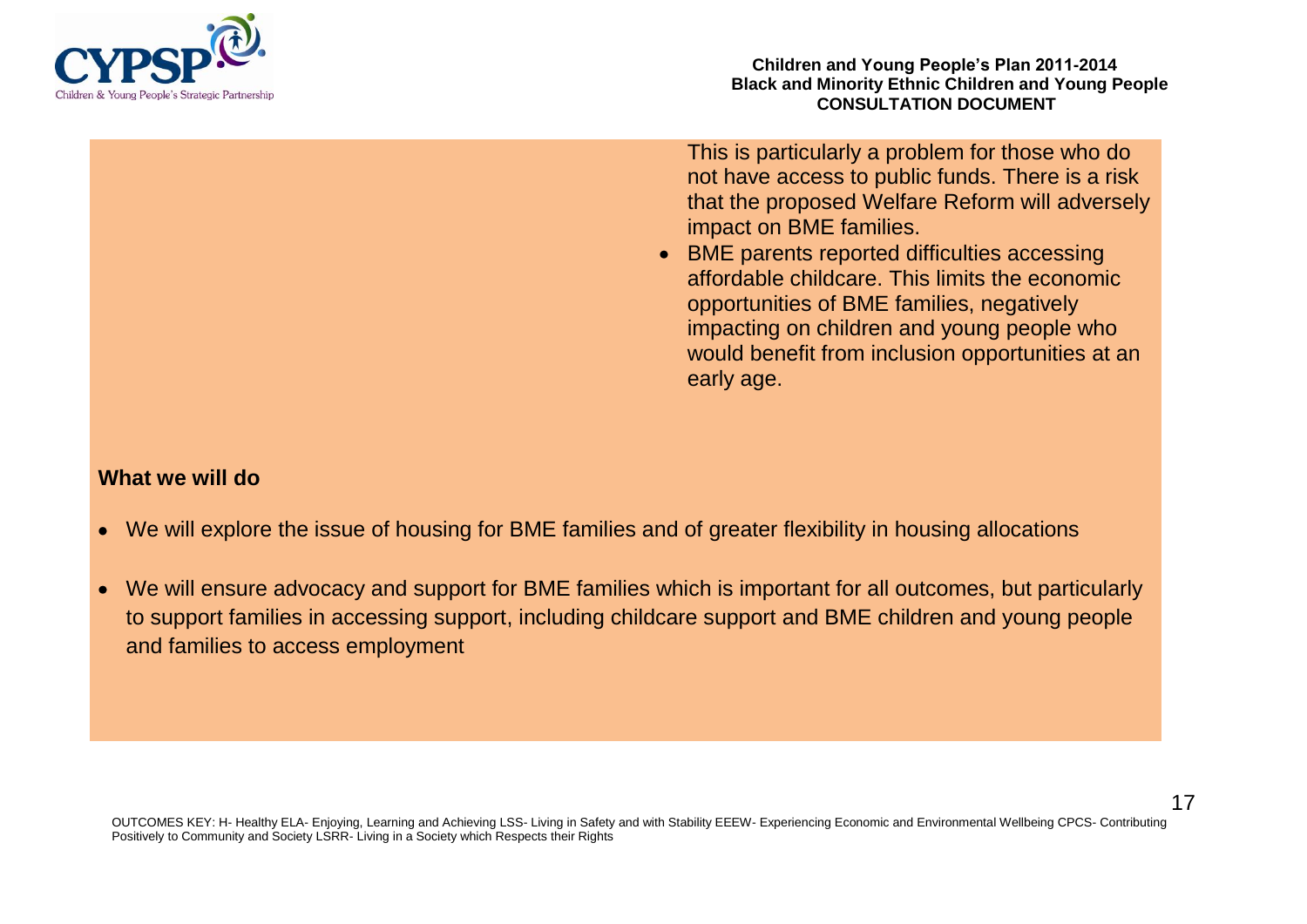

| <b>Outcome: Experiencing economic and environmental wellbeing</b> |                                                                                                                                                                                                                                                           |                                                                                                                               |                                                                                                                                                                       |                     |         |  |  |  |
|-------------------------------------------------------------------|-----------------------------------------------------------------------------------------------------------------------------------------------------------------------------------------------------------------------------------------------------------|-------------------------------------------------------------------------------------------------------------------------------|-----------------------------------------------------------------------------------------------------------------------------------------------------------------------|---------------------|---------|--|--|--|
| <b>Actions:</b>                                                   | <b>Implementation Milestones</b>                                                                                                                                                                                                                          | <b>Lead</b>                                                                                                                   | What difference will it                                                                                                                                               | <b>Other</b>        | By when |  |  |  |
|                                                                   |                                                                                                                                                                                                                                                           | person/oth                                                                                                                    | make to children and                                                                                                                                                  | outcome             |         |  |  |  |
|                                                                   |                                                                                                                                                                                                                                                           | er groups                                                                                                                     | young people                                                                                                                                                          | <sub>S</sub>        |         |  |  |  |
| We will explore<br>the issues of<br>housing for BME<br>families   | Further develop information and<br>signposting to housing services<br>for BME families<br>Feed into Northern Ireland<br><b>Housing Executive Selection</b><br><b>Scheme Process</b><br>Feed into Strategic Migrant<br>Partnership Implementation<br>Group | <b>CYPSP</b><br><b>BME Sub</b><br>Group<br><b>CYPSP</b><br><b>BME Sub</b><br>Group<br><b>CYPSP</b><br><b>BME Sub</b><br>Group | Children and young<br>people will be able to<br>live in appropriate<br>housing that is safer,<br>less cramped and in<br>better conditions and in<br>appropriate areas | LSS,<br><b>LSRR</b> | 2014    |  |  |  |
|                                                                   | Feed into ongoing work on<br>Traveller's needs assessments                                                                                                                                                                                                | <b>CYPSP</b><br><b>BME Sub</b><br>Group                                                                                       |                                                                                                                                                                       |                     |         |  |  |  |
|                                                                   |                                                                                                                                                                                                                                                           |                                                                                                                               |                                                                                                                                                                       |                     |         |  |  |  |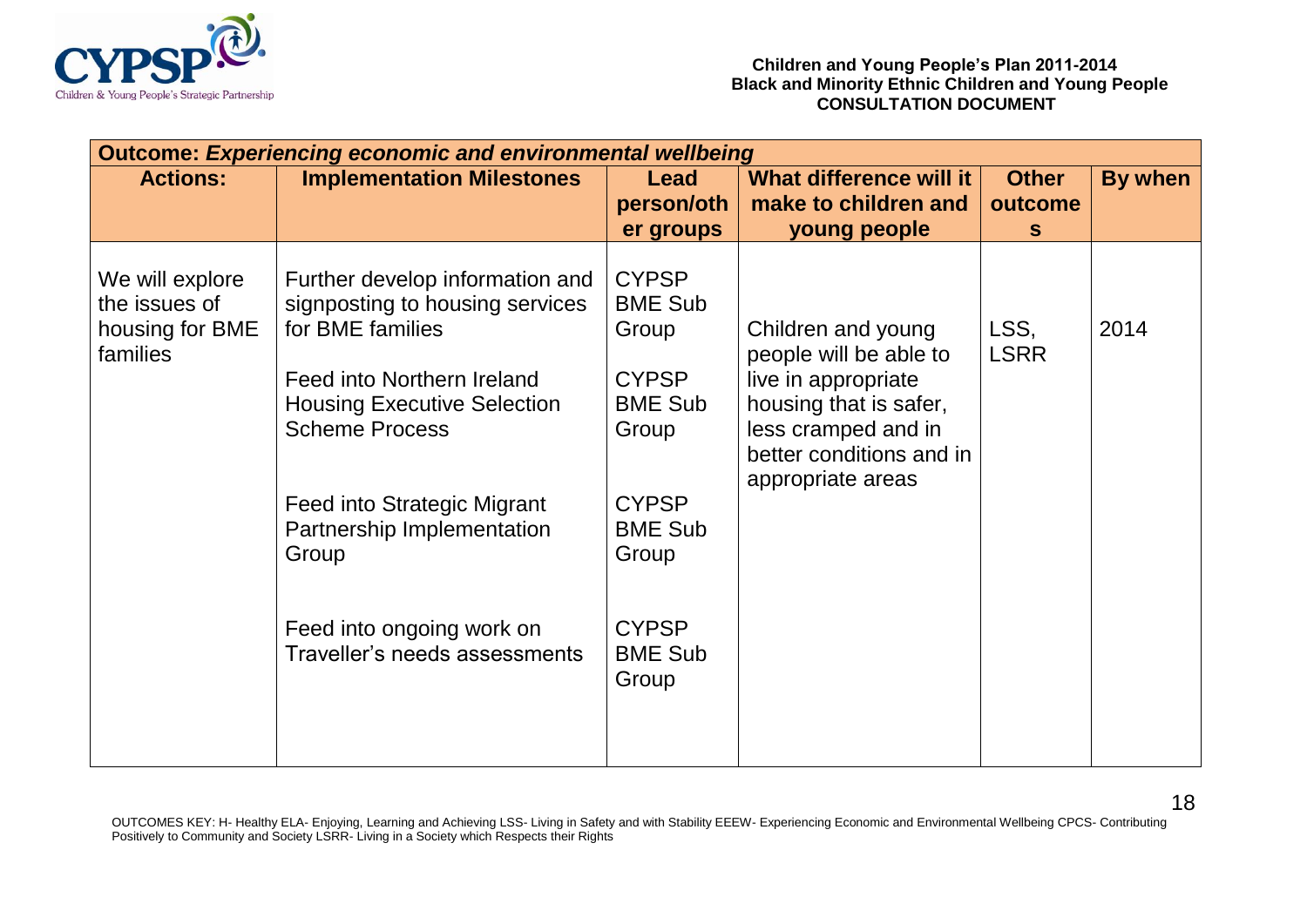

| Ensure advocacy | Identify good practice and                             | <b>CYPSP</b>                   | This will help ensure     | H, LSRR | 2014 |
|-----------------|--------------------------------------------------------|--------------------------------|---------------------------|---------|------|
| and support for | promote advocacy and support                           | <b>BME Sub</b>                 | that BME families are     |         |      |
| BME children,   | programmes for BME families                            | Group                          | supported to receive      |         |      |
| young people    |                                                        |                                | the help they are         |         |      |
| and families    | Liaise with economy and                                | <b>CYPSP</b>                   | entitled to and also that |         |      |
|                 | employment sub group of                                | <b>BME Sub</b>                 | young people and          |         |      |
|                 | <b>Strategic Migrant Partnership to</b>                | Group                          | families are supported    |         |      |
|                 | ensure BME families with                               |                                | into employment.          |         |      |
|                 | children are supported into                            |                                | Children and young        |         |      |
|                 | employment                                             |                                | people accessing early    |         |      |
|                 |                                                        |                                | years will also benefit   |         |      |
|                 | Promote and support                                    | <b>CYPSP</b>                   | from integration form     |         |      |
|                 | community development                                  | <b>BME Sub</b>                 | an early age              |         |      |
|                 | approaches with BME                                    | Group                          |                           |         |      |
|                 | communities                                            |                                |                           |         |      |
|                 |                                                        |                                |                           |         |      |
|                 | <b>Work with Childcare</b>                             | <b>CYPSP</b><br><b>BME Sub</b> |                           |         |      |
|                 | Partnerships to support BME<br>parents into employment | Group                          |                           |         |      |
|                 |                                                        |                                |                           |         |      |
|                 |                                                        |                                |                           |         |      |
|                 |                                                        |                                |                           |         |      |
|                 |                                                        |                                |                           |         |      |
|                 |                                                        |                                |                           |         |      |
|                 |                                                        |                                |                           |         |      |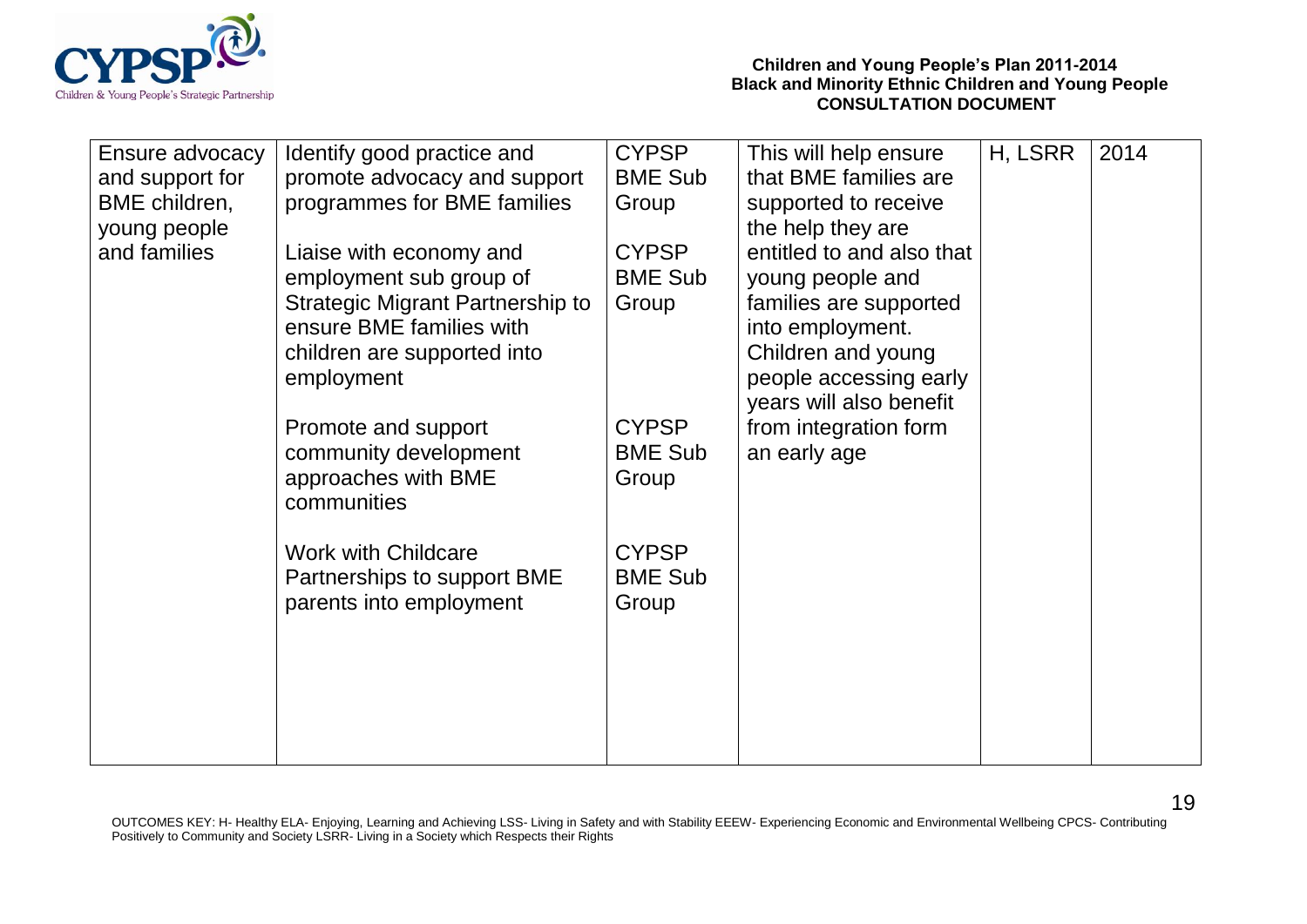

**Outcome** *Contributing positively to community and society All BME children and young people are seen and heard in all decision making and other societal roles*

### **What do we know about children and young people… Quantitative Information Qualitative Information**

No of BME children and young people accessing volunteering activities (survey)

- In order to have a sense of belonging in the wider community and the confidence to contribute, BME children and young people need to be confident in their own culture and also see their own culture reflected in their community. Parents report a lack of volunteering opportunities or lack of information on how to access them. Some children and young people have expressed their wish to be more involved in community activities. Conversely, those who are involved have expressed the benefits of it. The visibility of BME volunteers in mainstream activities is vital as other BME children and young people will come forward when they see their own community and identity represented i.e. they need to see BME role models involved in volunteering.
- Parents have also reported that there are not enough  $\bullet$ opportunities for BME children, young people and

OUTCOMES KEY: H- Healthy ELA- Enjoying, Learning and Achieving LSS- Living in Safety and with Stability EEEW- Experiencing Economic and Environmental Wellbeing CPCS- Contributing Positively to Community and Society LSRR- Living in a Society which Respects their Rights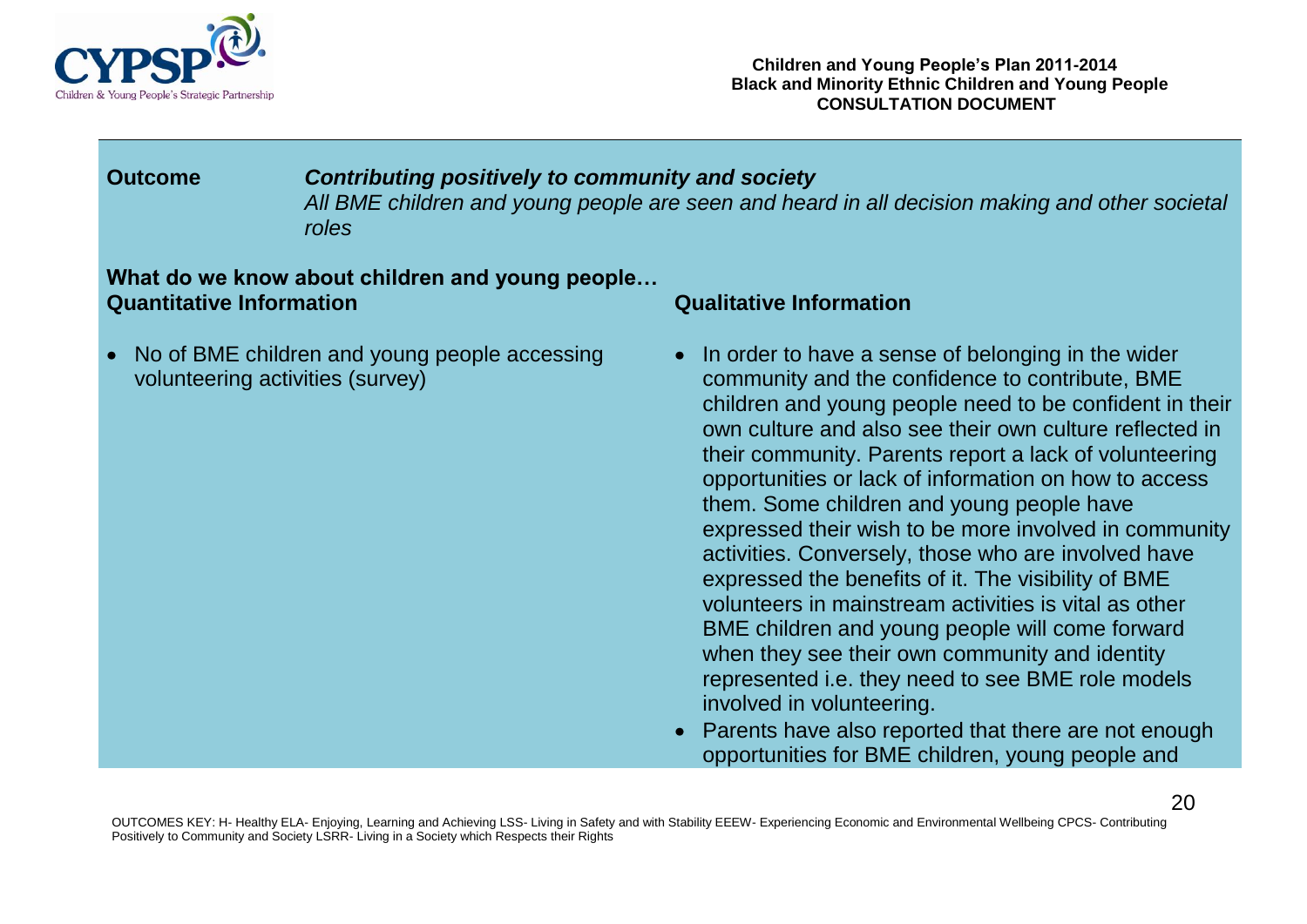

families to express their views and opinions in decision-making processes that affect them.

• The UN Committee on UNCRC has raised concerns about negative public attitudes towards children and young people, even in the media, This is exacerbated for BME children and young people who have said they are often seen as 'threatening' to communities.

- We will support the participation of children and young people in volunteering and participation in communities and ensure their participation in decision making
- Work with regional and local media to portray positive messages and cultural awareness of BME children, young  $\bullet$ people and families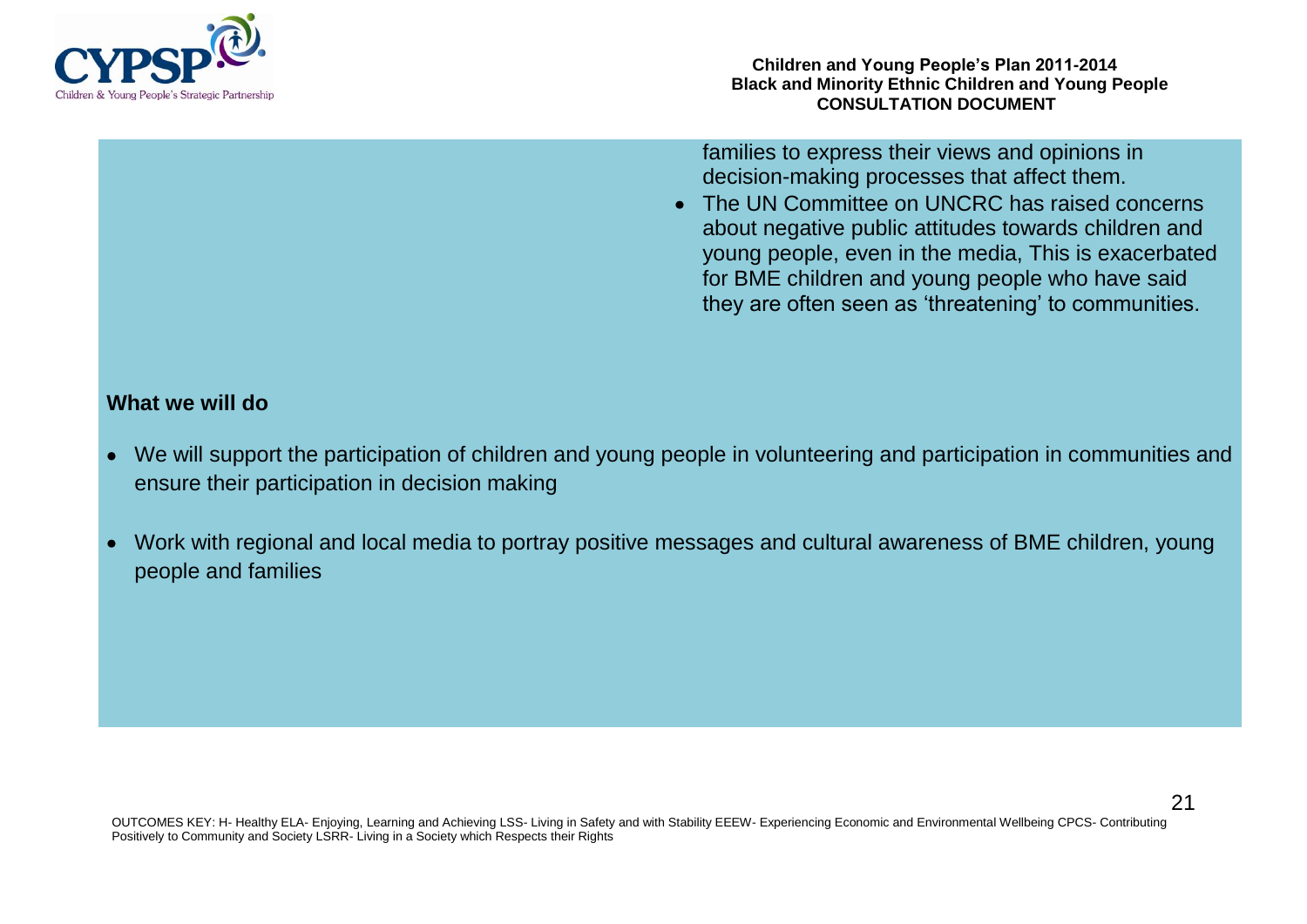

| <b>Outcome: Contributing positively to community and society</b>    |                                                                                                                        |                                         |                                                                                                                                               |                                         |                   |  |  |  |
|---------------------------------------------------------------------|------------------------------------------------------------------------------------------------------------------------|-----------------------------------------|-----------------------------------------------------------------------------------------------------------------------------------------------|-----------------------------------------|-------------------|--|--|--|
| <b>Actions:</b>                                                     | <b>Implementation Milestones</b>                                                                                       | Lead<br>person/oth<br>er groups         | What difference will it<br>make to children and<br>young people                                                                               | <b>Other</b><br>outcome<br><sub>S</sub> | <b>By</b><br>when |  |  |  |
| Support the<br>participation and<br>volunteering of<br>children and | Identify good practice and<br>promote single cultural identity<br>activities for BME children and<br>young people      | <b>CYPSP</b><br><b>BME Sub</b><br>Group |                                                                                                                                               |                                         | 2014              |  |  |  |
| young people                                                        | Identify and promote good<br>practice participation<br>programmes for BME children,<br>young people and their families | <b>CYPSP</b><br><b>BME Sub</b><br>Group | Children and young<br>people will benefit from<br>more cultural<br>confidence and better<br>integration. They will<br>have more opportunities | H, ELA,<br>LSS,<br>EEEW,<br><b>LSRR</b> | 2014              |  |  |  |
|                                                                     | Provide opportunities for BME<br>children, young people and their<br>families to participate in<br>leadership training | <b>CYPSP</b><br><b>BME Sub</b><br>Group | to have their voice<br>heard and participate in<br>decision making<br>processes                                                               |                                         | 2014              |  |  |  |
|                                                                     | Work in partnership to Ethnic<br>Youth Forums to promote the<br>above actions                                          | <b>CYPSP</b><br><b>BME Sub</b><br>Group |                                                                                                                                               |                                         | 2014              |  |  |  |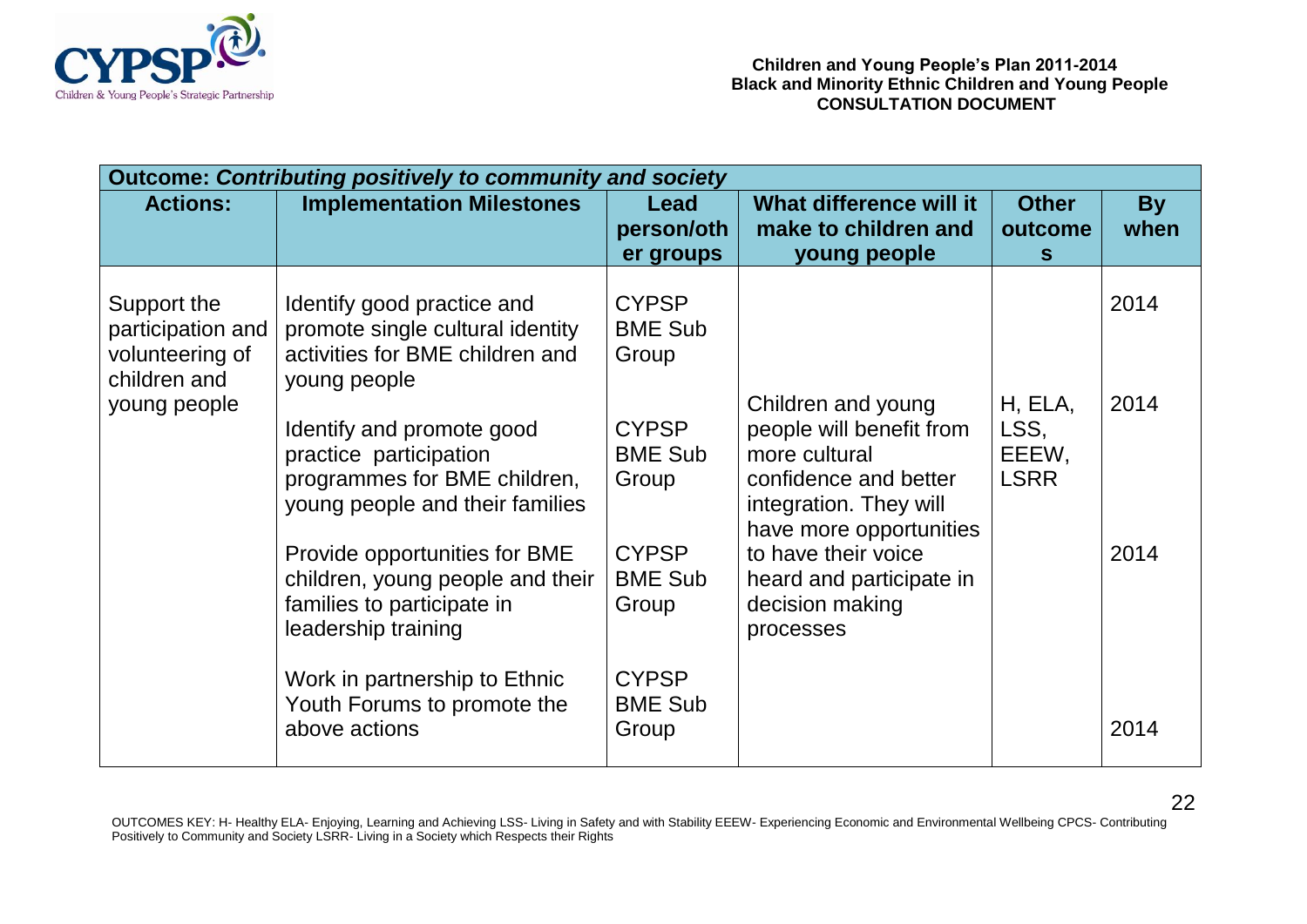

| Media work to<br>promote positive<br>messages and<br>cultural<br>awareness | Conduct advocacy work with<br>local media to encourage them<br>to raise awareness and promote<br>positive attitudes to BME<br>children and young people | <b>CYPSP</b><br><b>BME Sub</b><br>Group | Change in cultural<br>attitudes as positive<br>messages of the<br>contributions of children<br>and young people are<br>promoted. In turn,<br>children and young<br>people will benefit from<br>a society that is more<br>culturally aware | H, ELA,<br>LSS,<br>EEEW,<br><b>LSRR</b> | 2014 |
|----------------------------------------------------------------------------|---------------------------------------------------------------------------------------------------------------------------------------------------------|-----------------------------------------|-------------------------------------------------------------------------------------------------------------------------------------------------------------------------------------------------------------------------------------------|-----------------------------------------|------|
|                                                                            |                                                                                                                                                         |                                         |                                                                                                                                                                                                                                           |                                         |      |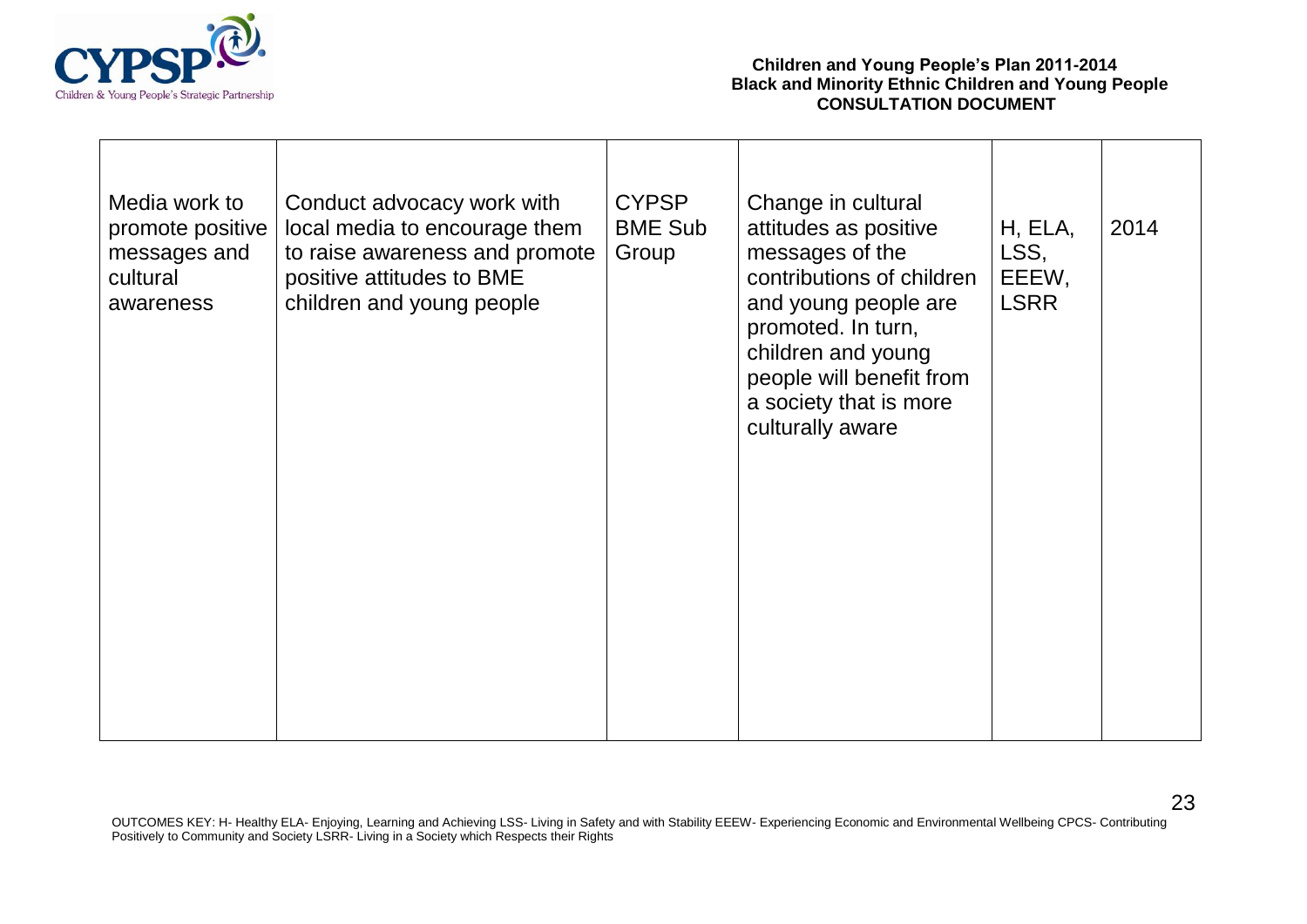

### **Outcome** *Living in a society which respects their rights*

*All BME children and young people know and understand their rights and can reasonably expect that their rights are respected, protected and fulfilled.* 

### **What do we know about children and young people… Quantitative Information Qualitative Information**

- Number of BME children and young people who are aware of their rights (survey)
- Estimated that there are currently 9,484 (2.95% of 322,019) children and young people being of ethnicities other than white (DE March 2012)

- BME children and young people face additional barriers in their host society as they are often unknown to public services. In line with a Human Rights Based Approach (HRBA), any budgeting and commissioning decisions should be based on improving the outcomes for BME children and young people using the UNCRC and associated treaties as a framework for doing so.
- Furthermore, the UNCRC outlines the expectation to disaggregate information for BME children, young people and families.
- The additional rights of BME children and young people outlined in the UNCRC should also be upheld. Parents have reported the importance BME children, young people and their families should be aware of these rights so that they are empowered to act in the best interests of them.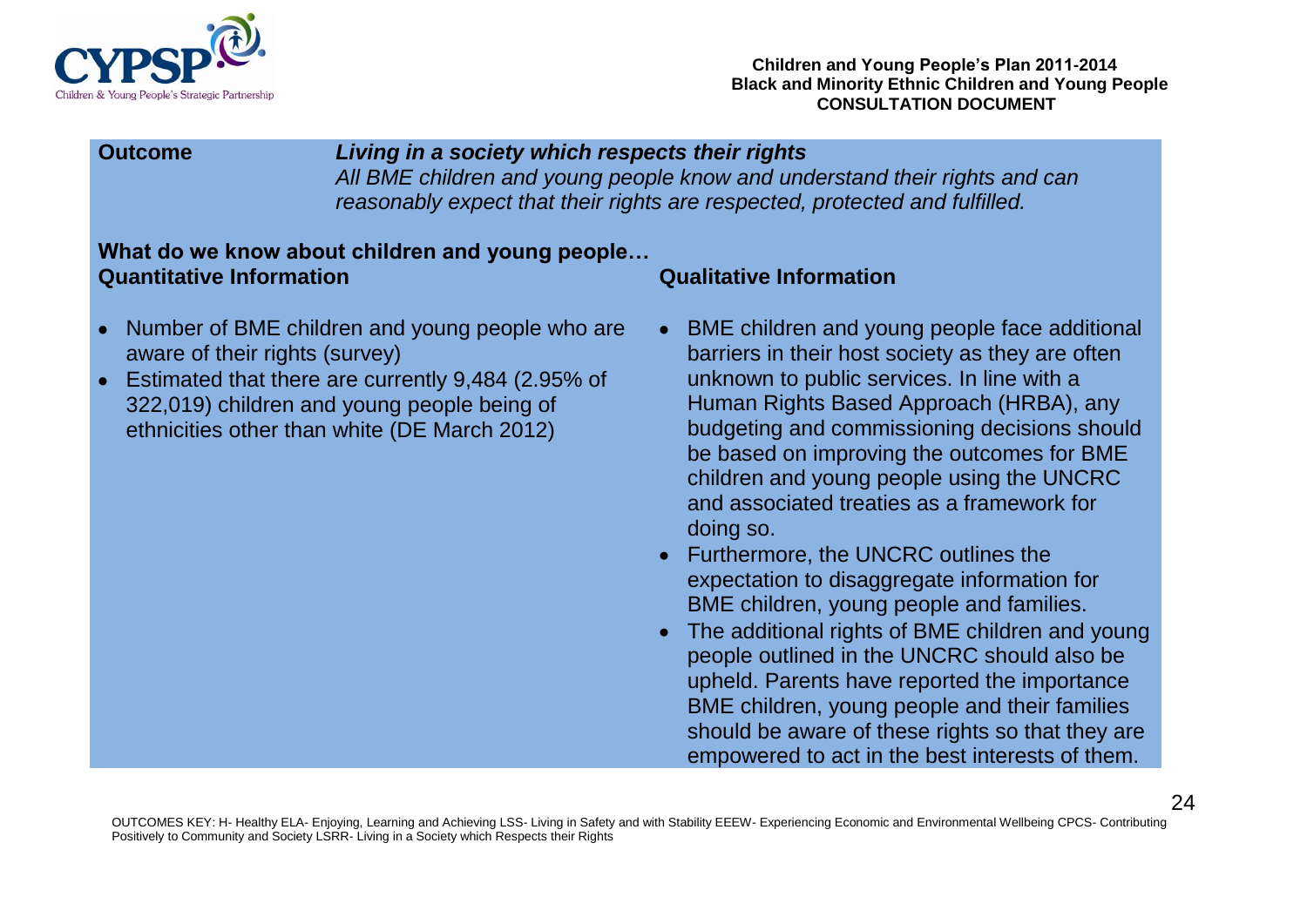

**Children and Young People's Plan 2011-2014 Black and Minority Ethnic Children and Young People CONSULTATION DOCUMENT**

Children and young people have reported not knowing what their rights are. Furthermore BME children, young people and families are entitled to interact with staff in agencies who equally understand these rights and the particular challenges that some BME children, young people and families present.

- We will promote the understanding of the rights of BME children and young people and the importance of a rights based approach among organisations, staff and BME children, young people and families
- We will develop a robust integrated information system for BME children and young people in line with the **UNCR**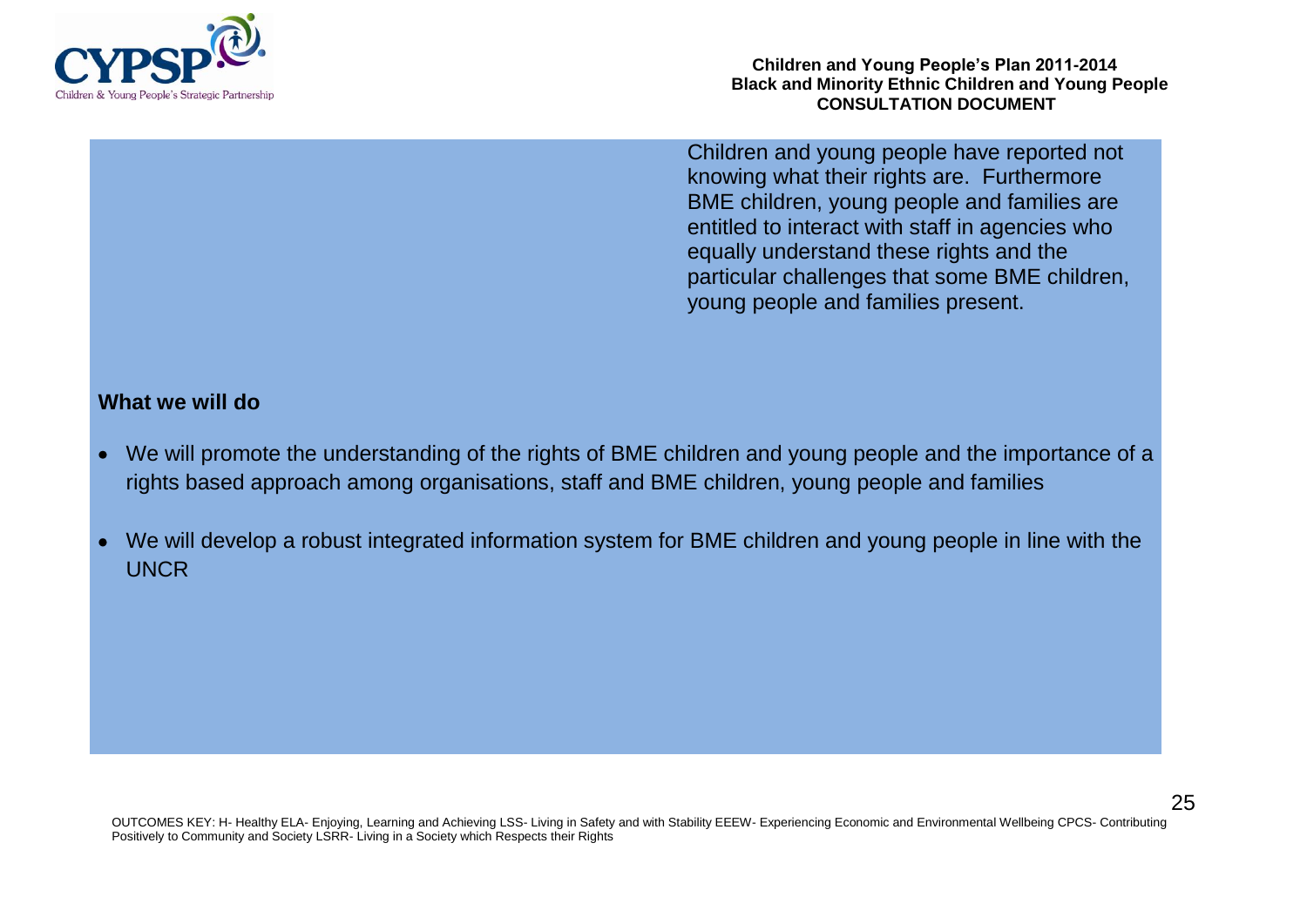

| <b>Outcome: Living in a society which respects their rights</b>  |                                                                                                                                                                                                                                                     |                                |                                                                                                                                              |                                         |                   |  |  |  |
|------------------------------------------------------------------|-----------------------------------------------------------------------------------------------------------------------------------------------------------------------------------------------------------------------------------------------------|--------------------------------|----------------------------------------------------------------------------------------------------------------------------------------------|-----------------------------------------|-------------------|--|--|--|
| <b>Actions:</b>                                                  | <b>Implementation Milestones</b>                                                                                                                                                                                                                    | Lead<br>person/other<br>groups | <b>What difference will</b><br>it make to children<br>and young people                                                                       | <b>Other</b><br>outcomes                | <b>By</b><br>when |  |  |  |
| Promote the<br>rights of BME<br>children and<br>young people and | Provide further training on<br>Human Rights, Equality and<br>Race Awareness for staff                                                                                                                                                               | <b>PHA</b>                     |                                                                                                                                              |                                         | 2014              |  |  |  |
| the importance of<br>a rights-based<br>approach                  | Use baseline surveys to<br>identify the level of cultural<br>competence within<br>organisations (similar to<br>schools) and monitor                                                                                                                 | <b>CYPSP BME</b><br>Sub Group  | Ensure that staff are<br>aware of the rights of<br><b>BME</b> children and<br>young people and are<br>encouraged to act<br>consistently with | H, ELA,<br>LSS,<br>EEEW,<br><b>CPCS</b> | 2014              |  |  |  |
|                                                                  | <b>Review the Human Rights</b><br><b>Commission Civil Service</b><br>Programme for Training.<br>Ensure Human Rights, equality<br>and race awareness included<br>in ongoing development<br>programme for members of the<br>CYPSP and its sub groups. | <b>CYPSP BME</b><br>Sub Group  | them, to ensure better<br>outcomes.                                                                                                          |                                         | 2014              |  |  |  |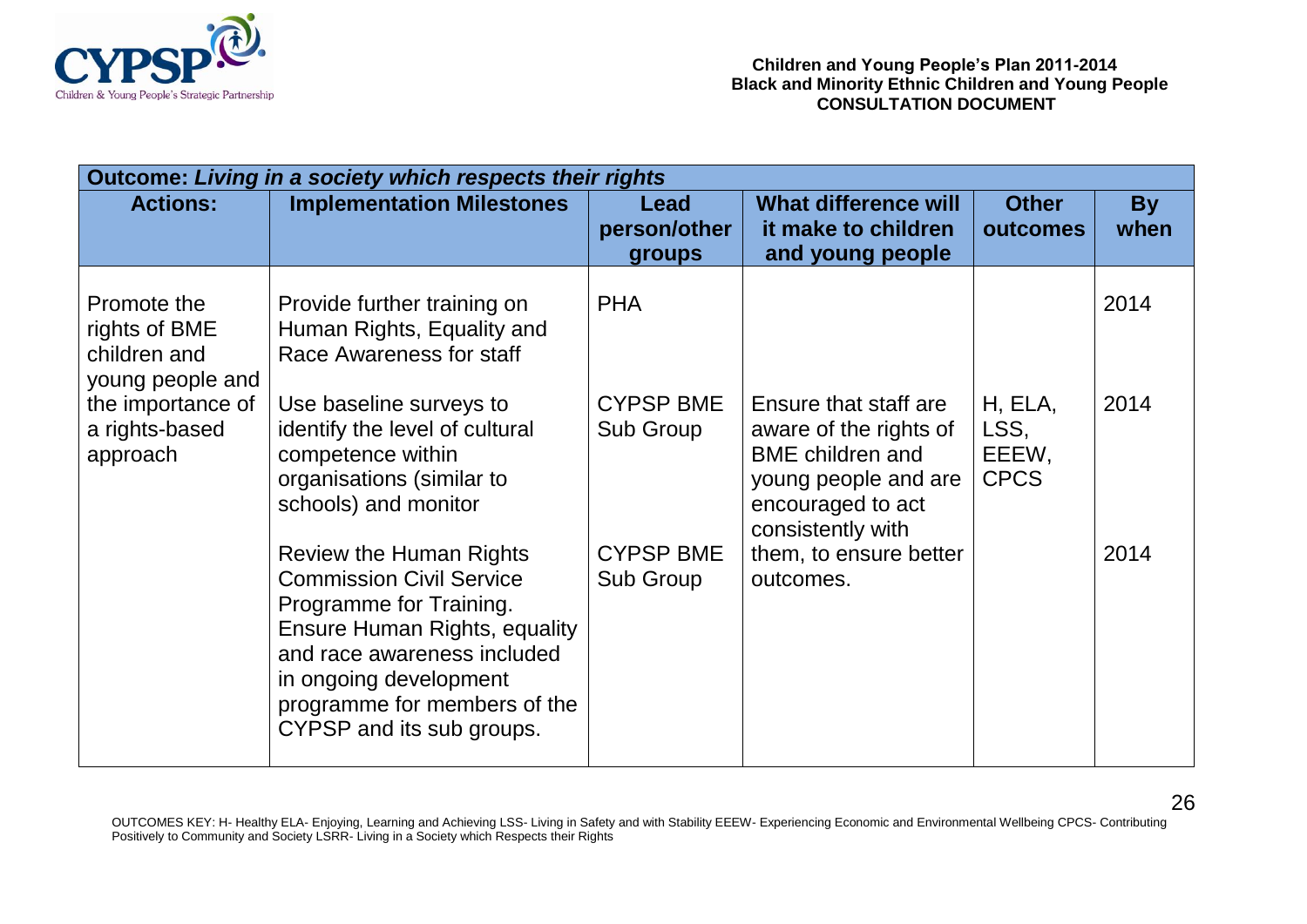

|                                  | Provide further training and                                       | <b>CYPSP BME</b> |                                               |             | 2014 |
|----------------------------------|--------------------------------------------------------------------|------------------|-----------------------------------------------|-------------|------|
|                                  | awareness raising for staff                                        | Sub Group        |                                               |             |      |
|                                  | involved in settings used by                                       |                  |                                               |             |      |
|                                  | <b>BME</b> children and young                                      |                  |                                               |             |      |
|                                  | people                                                             |                  | The development of                            |             |      |
|                                  |                                                                    |                  | robust information                            |             |      |
| We will develop                  | Update the PHA Health                                              | <b>CYPSP BME</b> | systems will ensure<br>that BME children and  |             |      |
| an robust                        | Intelligence Briefing on ethnic                                    | Sub Group        | young people will be                          | H, ELA,     | 2014 |
| integrated                       | minorities with information from                                   |                  | beneficiaries of more                         | LSS,        |      |
| information                      | the 2011 census                                                    |                  | informed planning                             | EEEW,       |      |
| system for BME                   |                                                                    |                  | processes that can                            | <b>CPCS</b> |      |
| children and                     | Strengthen recording of ethnic                                     | <b>CYPSP BME</b> | lead to improvements                          |             | 2014 |
| young people in<br>line with the | identity in information systems<br>in line with UNCRC              | Sub Group        | against all the                               |             |      |
| <b>UNCRC</b>                     | requirements, as part of                                           |                  | outcomes, in line with<br>the recommendations |             |      |
|                                  | ongoing Ethnic Monitoring                                          |                  | of UNCRC.                                     |             |      |
|                                  | work                                                               |                  |                                               |             |      |
|                                  |                                                                    |                  |                                               |             |      |
|                                  | Evaluate the information model                                     | <b>CYPSP BME</b> |                                               |             | 2014 |
|                                  | used for Southern Area Action                                      | Sub Group        |                                               |             |      |
|                                  | for Travellers (SAAT) for its<br>potential to adapt regionally for |                  |                                               |             |      |
|                                  | all BME groups                                                     |                  |                                               |             |      |
|                                  |                                                                    |                  |                                               |             |      |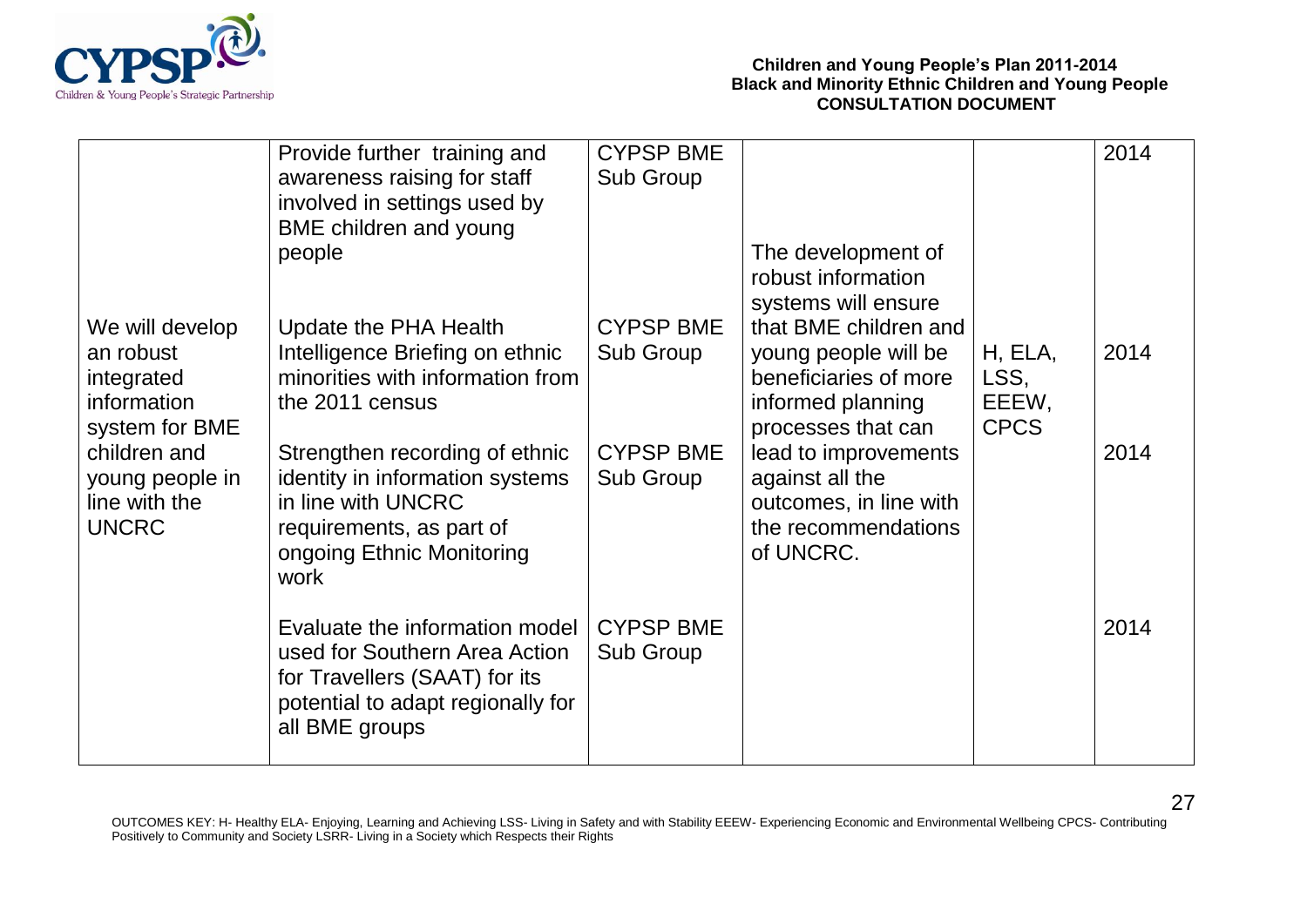

### **Appendix A: Membership of the CYPSP BME Sub Group**

Co-Chairs of Black and Minority Ethnic Sub Group- Leslie Boydell, Associate Medical Director for Public Health, BHSCT and rotation of Co-Chair every 6 months between Eileen Chan-Hu, Chinese Welfare Association and Paul Yam, Director, Wah Hep Chinese Community Association

| <b>Statutory Sector</b>                        |                                                                                   | <b>Community/Voluntary/BME Sector</b>                      |                                                                    |
|------------------------------------------------|-----------------------------------------------------------------------------------|------------------------------------------------------------|--------------------------------------------------------------------|
| <b>Public Health Agency</b>                    | Elaine O'Doherty, Health and Social<br><b>Wellbeing Manager</b>                   | Safe and Well<br>Project                                   | Lisa Moore, Project Mana                                           |
| <b>Education and Library</b><br><b>Boards</b>  | Mary Yarr, Regional Advisor for Inclusion and<br><b>Diversity Service, NEELB</b>  | Craigavon Inter<br><b>Cultural Programme</b>               | Stephen Smith, Chairperson                                         |
| <b>Health and Social</b><br><b>Care Trusts</b> | Leslie Boydell, Associate Medical Director for<br>Public Health, BHSCT            | <b>Chinese Welfare</b><br>Association                      | Eileen Chan-Hu, Director                                           |
|                                                | Fergal O'Brien, Promoting Health and<br><b>Wellbeing Manager SHSCT</b>            | Wah Hep Chinese<br>Community<br>Association                | Paul Yam, Director                                                 |
|                                                | Tommy Boyle, Children's Service Manager,<br><b>BHSCT</b>                          | <b>Bryson Multi-</b><br><b>Cultural Resource</b><br>Centre | Dawn Thompson, Assistant Director of<br><b>Children's Services</b> |
| Northern Ireland<br><b>Housing Executive</b>   | Colm McQuillan, Assistant Director                                                | <b>Belong</b>                                              | Deirdre McAliskey, Project Manager                                 |
| <b>SOLACE</b>                                  | Justyna McCabe, Challenge of Change<br>Project, Newry and Mourne District Council |                                                            |                                                                    |
| In Attendance                                  | Maurice Leeson<br><b>Andrew Hawthorne</b>                                         | <b>Children's Services Planning, HSCB</b>                  |                                                                    |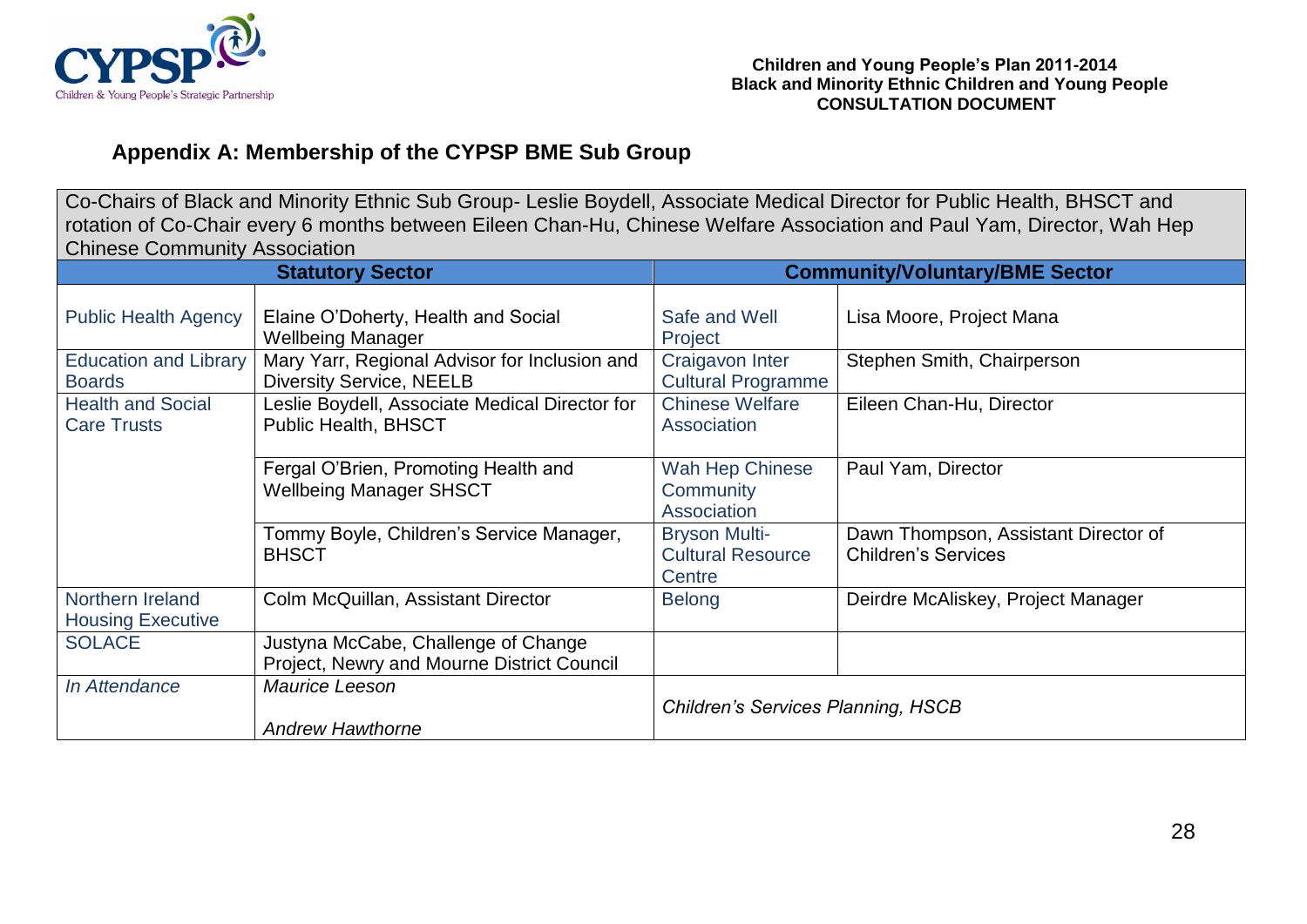

### **CONSULTATION RESPONSE FORM**

We would be very interested in your feedback on these initial priority areas as set out above. These will inform the action plan for the BME Children and Young People Sub Group. It is important to us to hear what you have to say about what the Group has planned to address for children and young people with disabilities across Northern Ireland.

We are happy to receive comments in any format. If you require this document in an alternative format (such as large print, Braille, disk, audio file, audio cassette, easy read or in minority languages to meet the needs of those not fluent in English please contact us at the details provided below.

### **Please return your response by TUESDAY 2 nd April 2013 to:**

**Andrew Hawthorne Children and Young People's Strategic Partnership Health and Social Care Board 12-22 Linenhall St. Belfast BT2 8BS Telephone: 028 90553979**

**Email: [Andrew.hawthorne@hscni.net](mailto:Andrew.hawthorne@hscni.net)**

## **Thank you very much for your response**